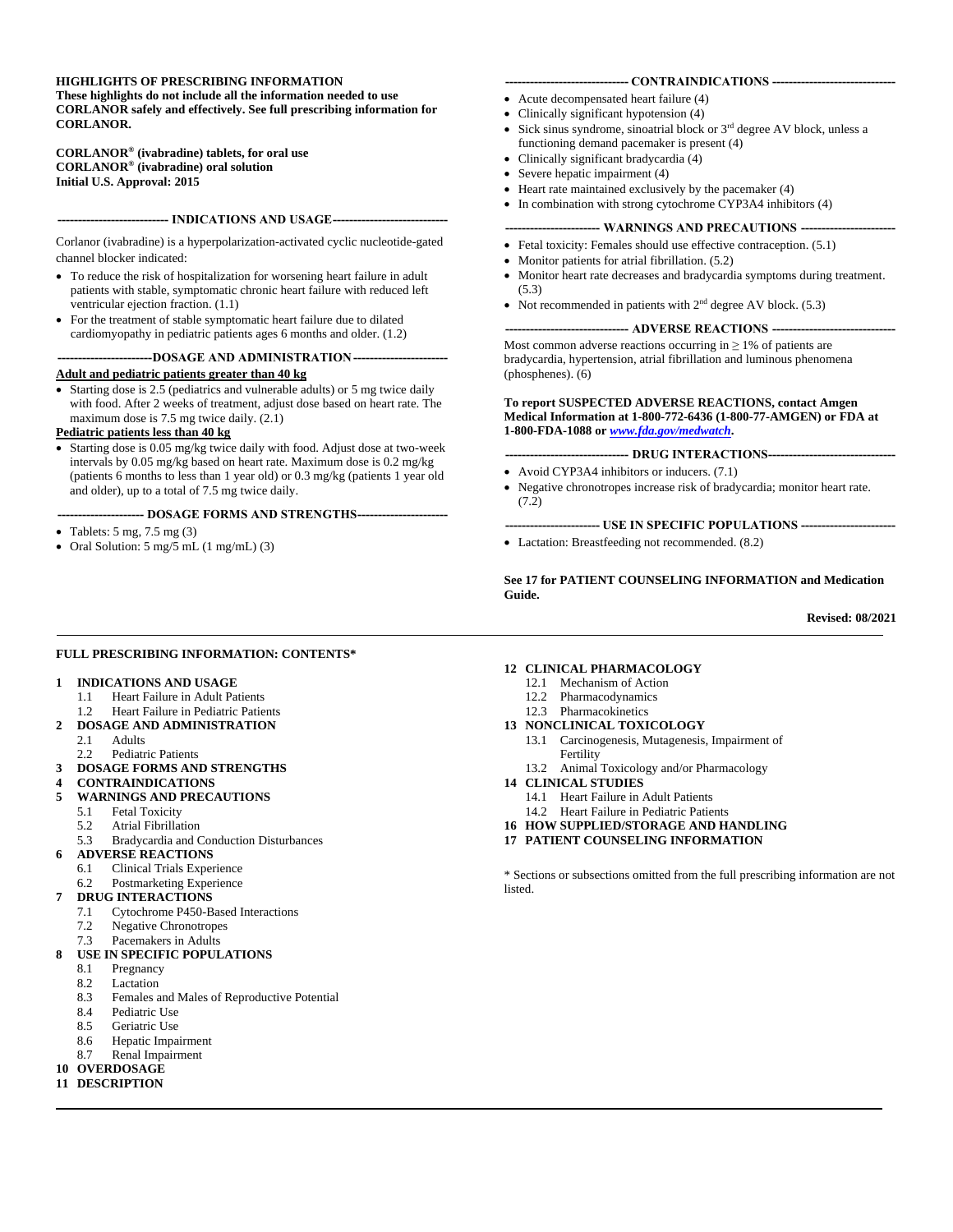### **FULL PRESCRIBING INFORMATION**

## **1. INDICATIONS AND USAGE**

### **1.1 Heart Failure in Adult Patients**

Corlanor is indicated to reduce the risk of hospitalization for worsening heart failure in adult patients with stable, symptomatic chronic heart failure with left ventricular ejection fraction  $\leq$  35%, who are in sinus rhythm with resting heart rate  $\geq$  70 beats per minute and either are on maximally tolerated doses of beta-blockers or have a contraindication to beta-blocker use.

### **1.2 Heart Failure in Pediatric Patients**

Corlanor is indicated for the treatment of stable symptomatic heart failure due to dilated cardiomyopathy (DCM) in pediatric patients aged 6 months and older, who are in sinus rhythm with an elevated heart rate.

## **2. DOSAGE AND ADMINISTRATION**

### **2.1 Adults**

The recommended starting dose of Corlanor is 5 mg twice daily with food. Assess patient after two weeks and adjust dose to achieve a resting heart rate between 50 and 60 beats per minute (bpm) as shown in Table 1. Thereafter, adjust dose as needed based on resting heart rate and tolerability. The maximum dose is 7.5 mg twice daily. In adult patients unable to swallow tablets, Corlanor oral solution can be used *[see Clinical Pharmacology (12.3)]*.

In patients with a history of conduction defects or other patients in whom bradycardia could lead to hemodynamic compromise, initiate therapy at 2.5 mg twice daily before increasing the dose based on heart rate *[see Warnings and Precautions (5.3)]*.

| <b>Heart Rate</b>                                  | Dose Adjustment                                                                                                |
|----------------------------------------------------|----------------------------------------------------------------------------------------------------------------|
| $>60$ bpm                                          | Increase dose by 2.5 mg (given twice daily)<br>up to a maximum dose of 7.5 mg twice daily                      |
| $50-60$ bpm                                        | Maintain dose                                                                                                  |
| $<$ 50 bpm or signs and<br>symptoms of bradycardia | Decrease dose by 2.5 mg (given twice daily);<br>if current dose is 2.5 mg twice daily,<br>discontinue therapy* |

| <b>Table 1. Dose Adjustment for Adults</b> |  |
|--------------------------------------------|--|
|--------------------------------------------|--|

\**[see Warnings and Precautions (5.3)]*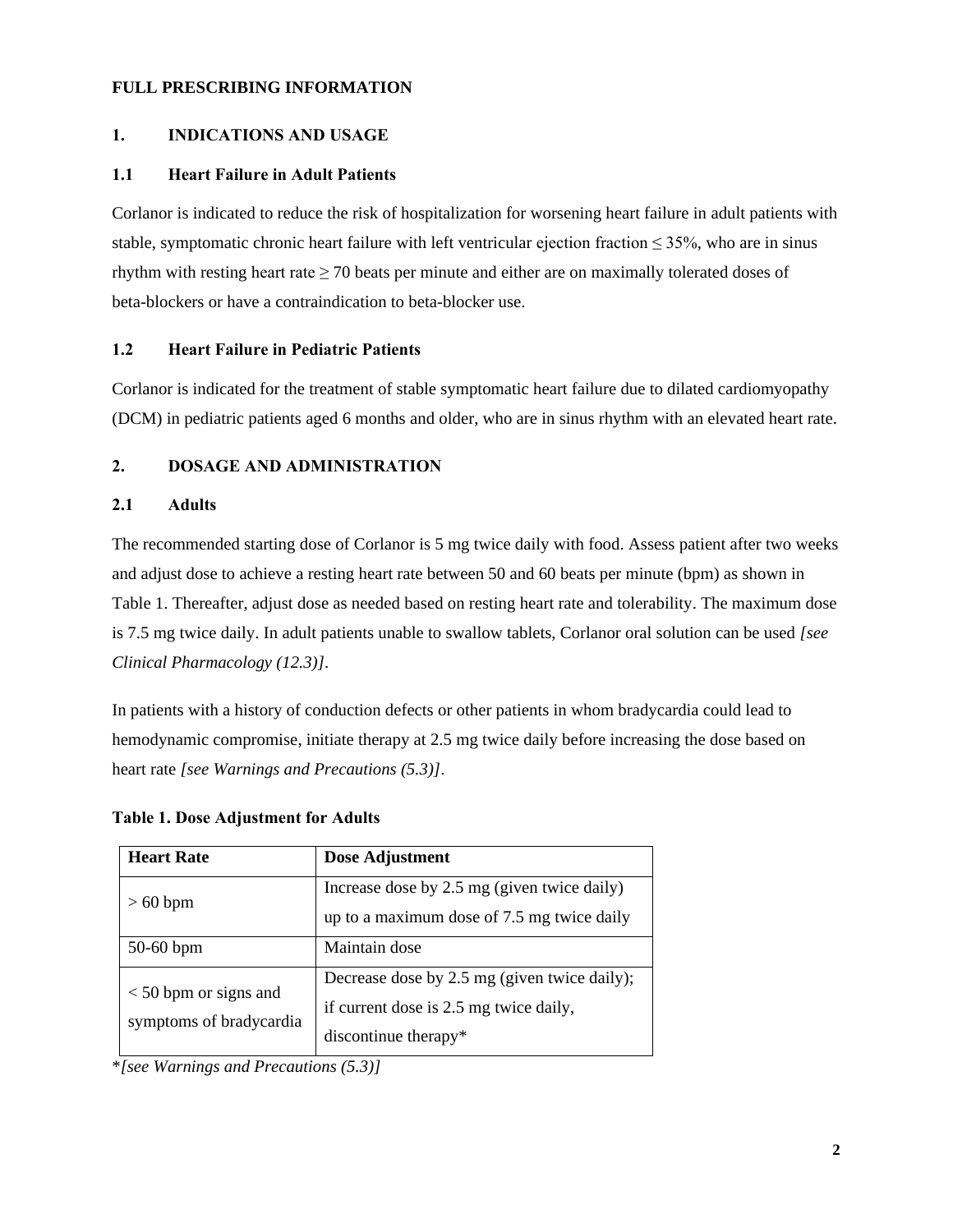### **2.2 Pediatric Patients**

### Recommended Dosage

### *Pediatric Patients 6 Months of Age and Older Weighing Less than 40 kg (Oral Solution)*

The recommended starting dose of Corlanor oral solution in pediatric patients 6 months of age and older and weighing less than 40 kg is 0.05 mg/kg twice daily with food. Assess patient at two-week intervals and adjust dose by 0.05 mg/kg to target a heart rate (HR) reduction of at least 20%, based on tolerability. The maximum dose is 0.2 mg/kg twice daily for patients 6 months to less than 1 year old, and 0.3 mg/kg twice daily for patients 1 year old and older, up to a total of 7.5 mg twice daily.

If a dose of Corlanor is missed or spit out, do not give another dose to make up for the missed or spit out dose. Give the next dose at the usual time.

### *Pediatric Patients Weighing 40 kg and Greater (Tablets)*

The recommended starting dose of Corlanor tablets in pediatric patients weighing more than 40 kg is 2.5 mg twice daily with food. Assess patient at two-week intervals and adjust dose by 2.5 mg to target a heart rate (HR) reduction of at least 20%, based on tolerability. The maximum dose is 7.5 mg twice daily. In patients unable to swallow tablets, Corlanor oral solution can be used.

### Dose Reduction for Bradycardia

If bradycardia develops, reduce the dose to the previous titration step. In patients who develop bradycardia at the recommended initial dosage, consider reducing the dosage to 0.02 mg/kg twice daily.

### Oral Solution Preparation and Administration

To administer Corlanor oral solution, empty the entire contents of the ampule(s) into a medication cup. With a calibrated oral syringe, measure the prescribed dose of Corlanor from the medication cup and administer the drug orally.

Corlanor oral solution is sterile and preservative-free. Discard the unused oral solution. Do not store or reuse any oral solution left in either the medication cup or an ampule.

### **3. DOSAGE FORMS AND STRENGTHS**

### Corlanor Tablets

5 mg: salmon-colored, oval-shaped, film-coated tablet, functionally scored on both edges, debossed with "5" on one face and bisected on the other face. The tablet is scored and can be divided into equal halves to provide a 2.5 mg dose.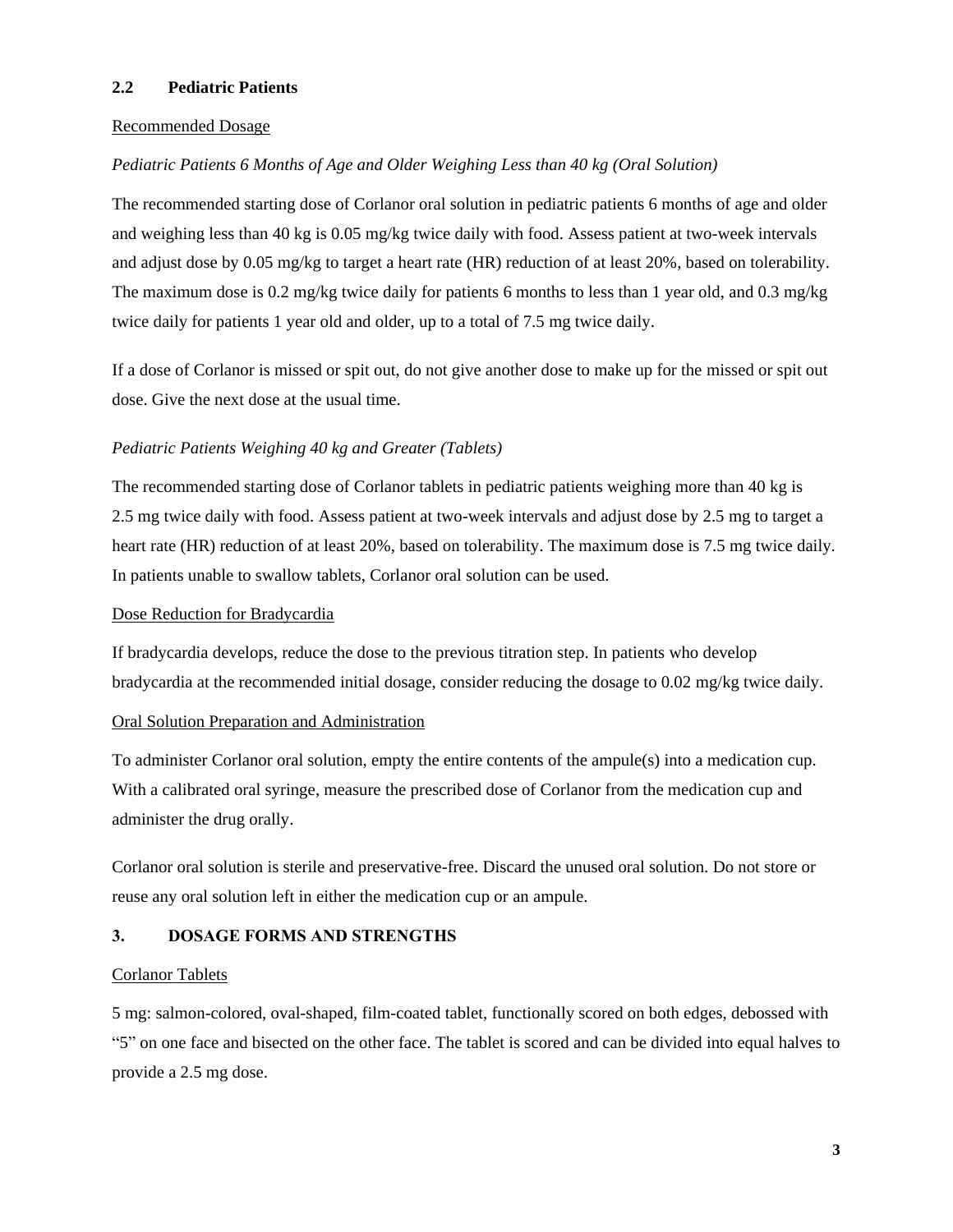7.5 mg: salmon-colored, triangular-shaped, film-coated tablet debossed with "7.5" on one face and plain on the other face.

# Corlanor Oral Solution

Corlanor 5 mg/5 mL (1 mg/mL) oral solution is a colorless liquid in an opaque, plastic, ampule containing 5 mg of Corlanor in 5 mL of liquid.

# **4. CONTRAINDICATIONS**

Corlanor is contraindicated in patients with:

- Acute decompensated heart failure
- Clinically significant hypotension
- Sick sinus syndrome, sinoatrial block or  $3<sup>rd</sup>$  degree AV block, unless a functioning demand pacemaker is present
- Clinically significant bradycardia *[see Warnings and Precautions (5.3)]*
- Severe hepatic impairment *[see Use in Specific Populations (8.6)]*
- Pacemaker dependence (heart rate maintained exclusively by the pacemaker) *[see Drug Interactions (7.3)]*
- Concomitant use of strong cytochrome P450 3A4 (CYP3A4) inhibitors *[see Drug Interactions (7.1)]*

# **5. WARNINGS AND PRECAUTIONS**

# **5.1 Fetal Toxicity**

Corlanor may cause fetal toxicity when administered to a pregnant woman based on findings in animal studies. Embryo-fetal toxicity and cardiac teratogenic effects were observed in fetuses of pregnant rats treated during organogenesis at exposures 1 to 3 times the human exposures  $(AUC_{0-24hr})$  at the maximum recommended human dose (MRHD) *[see Use in Specific Populations (8.1)]*. Advise females of reproductive potential to use effective contraception when taking Corlanor *[see Use in Specific Populations (8.3)]*.

# **5.2 Atrial Fibrillation**

Corlanor increases the risk of atrial fibrillation. In the Systolic Heart Failure Treatment with the I<sup>f</sup> Inhibitor Ivabradine Trial (SHIFT), the rate of atrial fibrillation was 5.0% per patient-year in patients treated with Corlanor and 3.9% per patient-year in patients treated with placebo *[see Clinical Studies (14)]*. Regularly monitor cardiac rhythm. Discontinue Corlanor if atrial fibrillation develops.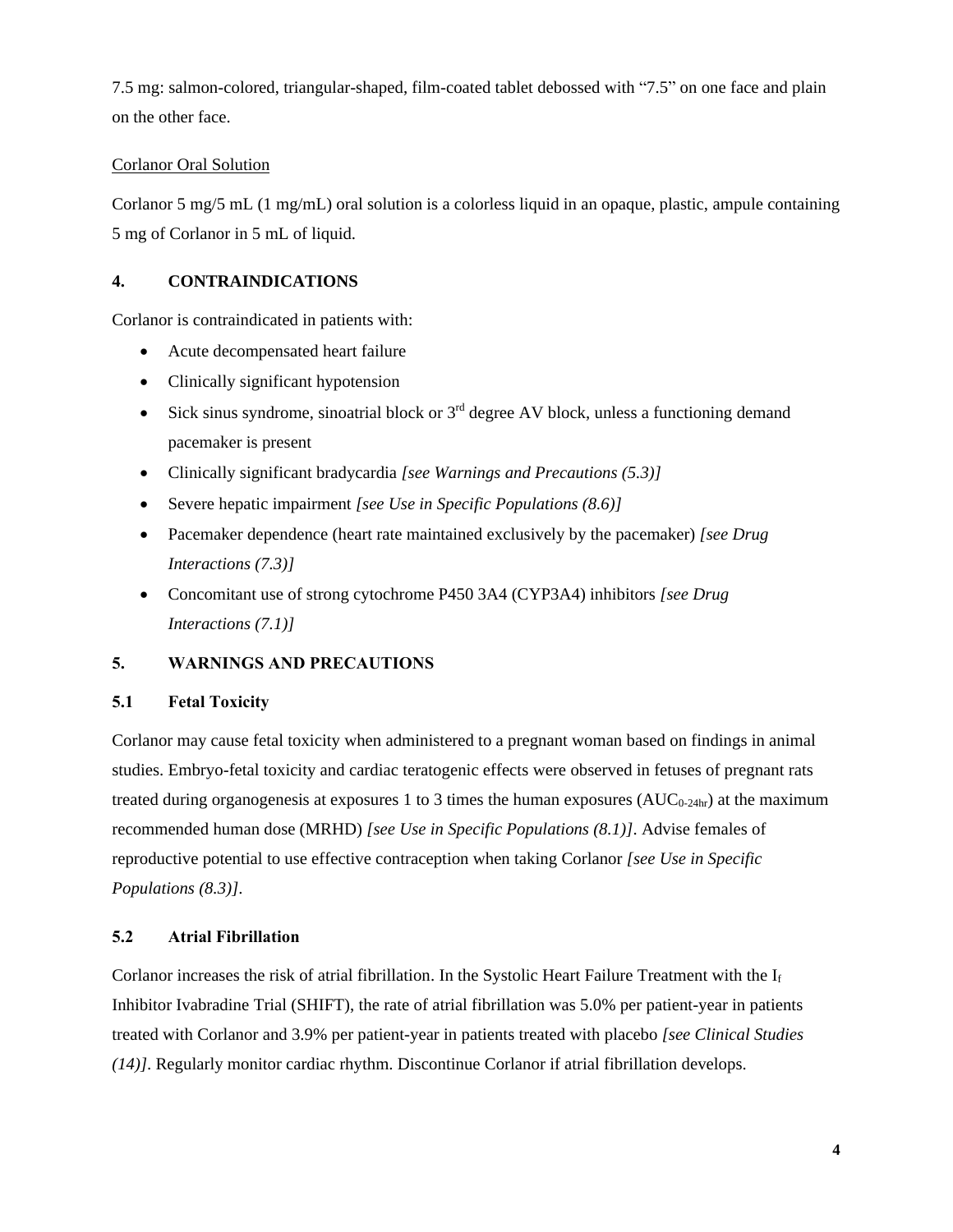### **5.3 Bradycardia and Conduction Disturbances**

### Adult Patients

Bradycardia, sinus arrest, and heart block have occurred with Corlanor. The rate of bradycardia was 6.0% per patient-year in patients treated with Corlanor (2.7% symptomatic; 3.4% asymptomatic) and 1.3% per patient-year in patients treated with placebo. Risk factors for bradycardia include sinus node dysfunction, conduction defects (e.g.,  $1<sup>st</sup>$  or  $2<sup>nd</sup>$  degree atrioventricular block, bundle branch block), ventricular dyssynchrony, and use of other negative chronotropes (e.g., digoxin, diltiazem, verapamil, amiodarone). Bradycardia may increase the risk of QT prolongation which may lead to severe ventricular arrhythmias, including torsade de pointes, especially in patients with risk factors such as use of QTc prolonging drugs *[see Adverse Reactions (6.2)]*.

Concurrent use of verapamil or diltiazem will increase Corlanor exposure, may themselves contribute to heart rate lowering, and should be avoided *[see Clinical Pharmacology (12.3)]*. Avoid use of Corlanor in patients with  $2<sup>nd</sup>$  degree atrioventricular block unless a functioning demand pacemaker is present *[see Contraindications (4)]*.

### Pediatric Patients

Bradycardia and first-degree heart block were observed in pediatric patients treated with Corlanor. Asymptomatic and symptomatic bradycardia were observed in 6.8% and 4.1% of pediatric patients treated with Corlanor, respectively. In the placebo treatment arm, 2.4% of pediatric patients had asymptomatic bradycardia, but none had symptomatic bradycardia. Bradycardia was managed through dose titration but did not result in study drug discontinuation *[see Dosage and Administration (2.2)]*.

### **6. ADVERSE REACTIONS**

Clinically significant adverse reactions that appear in other sections of the labeling include:

- Atrial Fibrillation *[see Warnings and Precautions (5.2)]*
- Bradycardia and Conduction Disturbances *[see Warnings and Precautions (5.3)]*

### **6.1 Clinical Trials Experience**

Because clinical trials are conducted under widely varying conditions, adverse reaction rates observed in the clinical trials of a drug cannot be directly compared to rates in the clinical trials of another drug and may not reflect the rates observed in practice.

### Adult Patients with Heart Failure

In SHIFT, safety was evaluated in 3,260 patients treated with Corlanor and 3,278 patients given placebo. The median duration of Corlanor exposure was 21.5 months.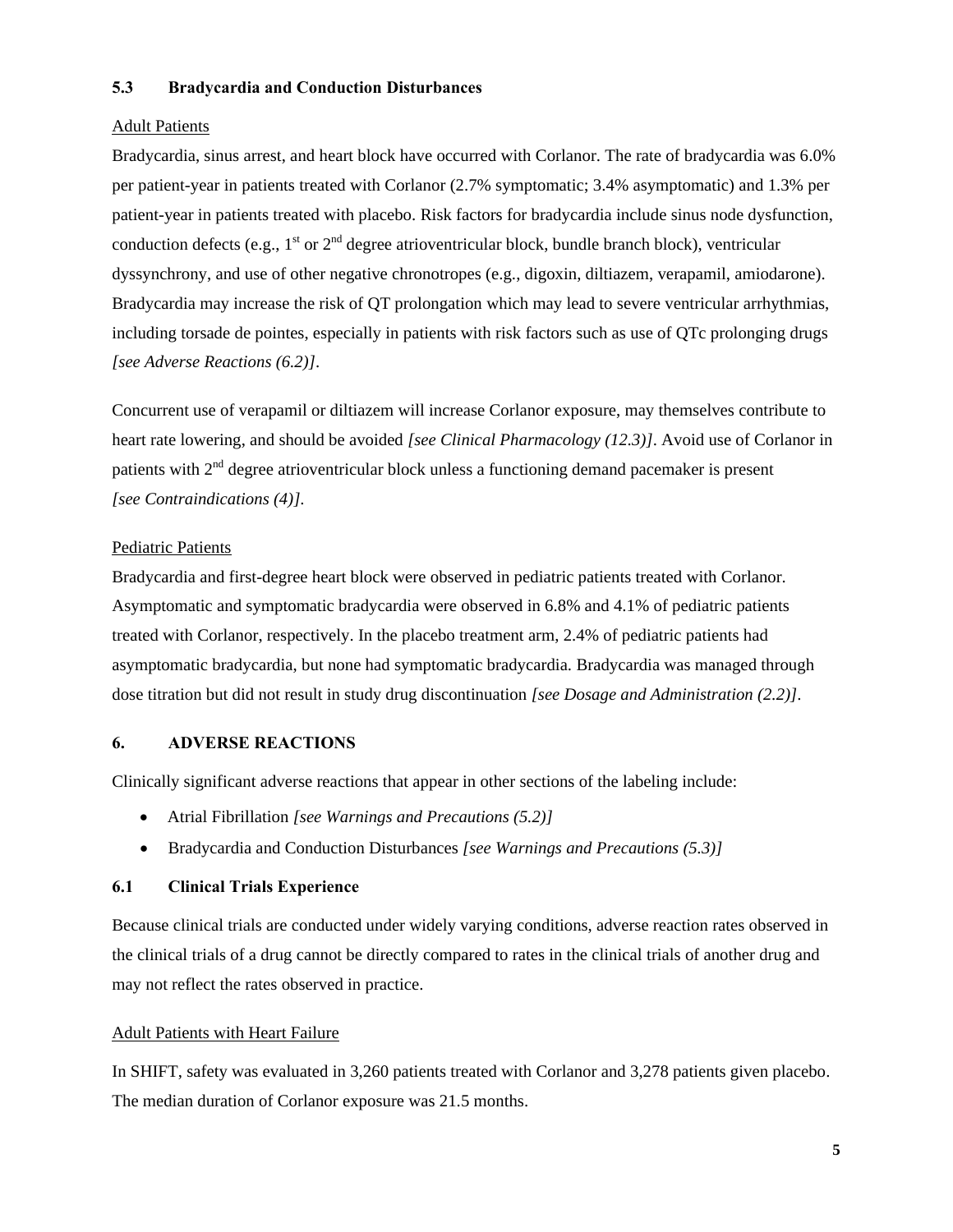The most common adverse drug reactions in the SHIFT trial are shown in Table 2 *[see Warnings and Precautions (5.2), (5.3)]*.

| Table 2. Adverse Drug Reactions with Rates $\geq 1.0\%$ Higher on Ivabradine than Placebo occurring |  |
|-----------------------------------------------------------------------------------------------------|--|
| $in > 1\%$ on Ivabradine in SHIFT                                                                   |  |

|                                        | <b>Ivabradine</b> | <b>Placebo</b> |
|----------------------------------------|-------------------|----------------|
|                                        | $N = 3,260$       | $N = 3,278$    |
| <b>Bradycardia</b>                     | 10%               | 2.2%           |
| Hypertension, blood pressure increased | 8.9%              | 7.8%           |
| Atrial fibrillation                    | 8.3%              | 6.6%           |
| Phosphenes, visual brightness          | 2.8%              | 0.5%           |

## Luminous Phenomena (Phosphenes)

Phosphenes are phenomena described as a transiently enhanced brightness in a limited area of the visual field, halos, image decomposition (stroboscopic or kaleidoscopic effects), colored bright lights, or multiple images (retinal persistency). Phosphenes are usually triggered by sudden variations in light intensity. Corlanor can cause phosphenes, thought to be mediated through Corlanor's effects on retinal photoreceptors *[see Clinical Pharmacology (12.1)]*. Onset is generally within the first 2 months of treatment, after which they may occur repeatedly. Phosphenes were generally reported to be of mild to moderate intensity and led to treatment discontinuation in < 1% of patients; most resolved during or after treatment.

### Pediatric Patients with Heart Failure

The safety of Corlanor in pediatric patients 6 months to less than 18 years of age is based on a clinical trial *[see Clinical Studies (14.2)]* in symptomatic heart failure patients with dilated cardiomyopathy and elevated heart rate. This trial provides experience in 73 patients treated with Corlanor for a median duration of 397 days, and 42 patients given placebo. Bradycardia (symptomatic and asymptomatic) occurred at rates similar to those in adults. Phosphenes were observed in pediatric patients treated with Corlanor.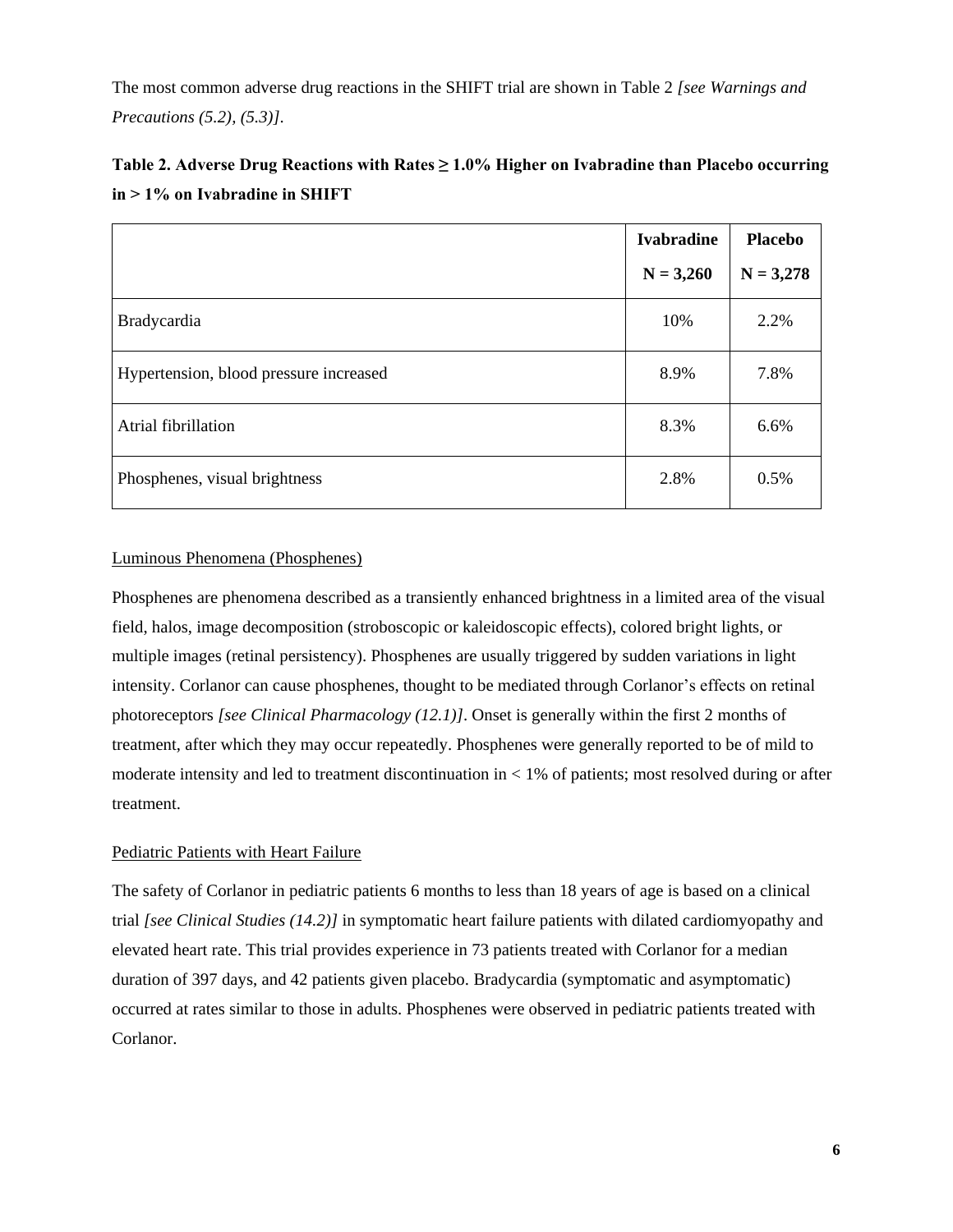### **6.2 Postmarketing Experience**

Because these reactions are reported voluntarily from a population of uncertain size, it is not always possible to estimate their frequency reliably or establish a causal relationship to drug exposure.

The following adverse reactions have been identified in adults during post-approval use of Corlanor: syncope, hypotension, torsade de pointes, ventricular fibrillation, ventricular tachycardia, angioedema, erythema, rash, pruritus, urticaria, vertigo, and diplopia, and visual impairment.

# **7. DRUG INTERACTIONS**

### **7.1 Cytochrome P450-Based Interactions**

Corlanor is primarily metabolized by CYP3A4. Concomitant use of CYP3A4 inhibitors increases ivabradine plasma concentrations and use of CYP3A4 inducers decreases them. Increased plasma concentrations may exacerbate bradycardia and conduction disturbances.

The concomitant use of strong CYP3A4 inhibitors is contraindicated *[see Contraindications (4) and Clinical Pharmacology (12.3)]*. Examples of strong CYP3A4 inhibitors include azole antifungals (e.g., itraconazole), macrolide antibiotics (e.g., clarithromycin, telithromycin), HIV protease inhibitors (e.g., nelfinavir), and nefazodone.

Avoid concomitant use of moderate CYP3A4 inhibitors when using Corlanor. Examples of moderate CYP3A4 inhibitors include diltiazem, verapamil, and grapefruit juice *[see Warnings and Precautions (5.3) and Clinical Pharmacology (12.3)]*.

Avoid concomitant use of CYP3A4 inducers when using Corlanor. Examples of CYP3A4 inducers include St. John's wort, rifampicin, barbiturates, and phenytoin *[see Clinical Pharmacology (12.3)]*.

### **7.2 Negative Chronotropes**

Most patients receiving Corlanor will also be treated with a beta-blocker. The risk of bradycardia increases with concomitant administration of drugs that slow heart rate (e.g., digoxin, amiodarone, beta-blockers). Monitor heart rate in patients taking Corlanor with other negative chronotropes.

### **7.3 Pacemakers in Adults**

Corlanor dosing is based on heart rate reduction, targeting a heart rate of 50 to 60 beats per minute in adults *[see Dosage and Administration (2.1)]*. Patients with demand pacemakers set to a rate  $\geq 60$  beats per minute cannot achieve a target heart rate < 60 beats per minute, and these patients were excluded from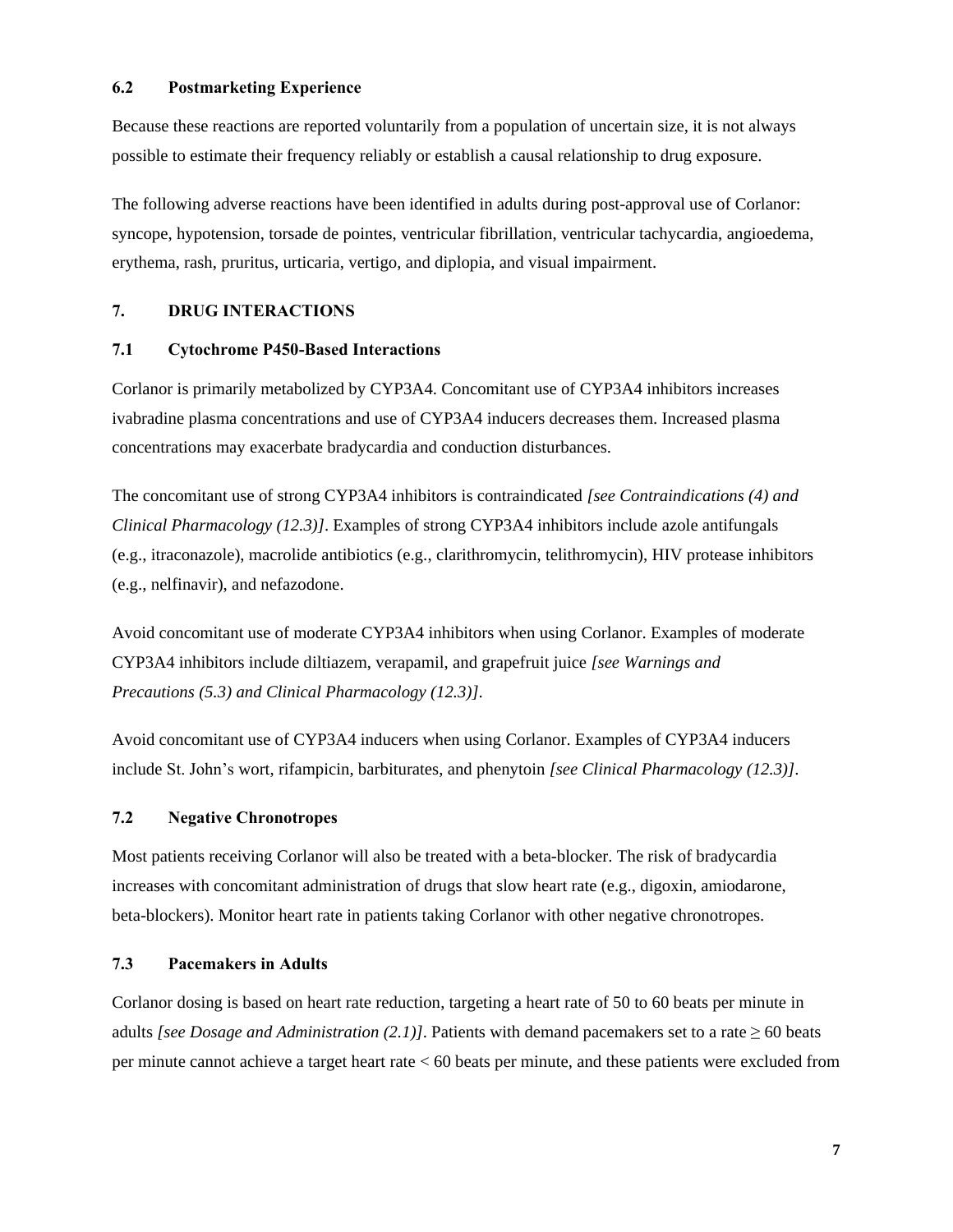clinical trials *[see Clinical Studies (14.1)]*. The use of Corlanor is not recommended in patients with demand pacemakers set to rates  $\geq 60$  beats per minute.

### **8. USE IN SPECIFIC POPULATIONS**

### **8.1 Pregnancy**

#### Risk Summary

Based on findings in animals, Corlanor may cause fetal harm when administered to a pregnant woman. There are no adequate and well-controlled studies of Corlanor in pregnant women to inform any drug-associated risks. In animal reproduction studies, oral administration of ivabradine to pregnant rats during organogenesis at a dosage providing 1 to 3 times the human exposure  $(AUC_{0.24hr})$  at the MRHD resulted in embryo-fetal toxicity and teratogenicity manifested as abnormal shape of the heart, interventricular septal defect, and complex anomalies of primary arteries. Increased post-natal mortality was associated with these teratogenic effects in rats. In pregnant rabbits, increased post-implantation loss was noted at an exposure  $(AUC_{0-24hr})$  5 times the human exposure at the MRHD. Lower doses were not tested in rabbits. The background risk of major birth defects for the indicated population is unknown. The estimated background risk of major birth defects in the U.S. general population is 2 to 4%, however, and the estimated risk of miscarriage is 15 to 20% in clinically recognized pregnancies. Advise a pregnant woman of the potential risk to the fetus.

#### Clinical Considerations

#### *Disease-associated Maternal and/or Embryo-fetal Risk*

Stroke volume and heart rate increase during pregnancy, increasing cardiac output, especially during the first trimester. Pregnant patients with left ventricular ejection fraction less than 35% on maximally tolerated doses of beta-blockers may be particularly heart rate dependent for augmenting cardiac output. Therefore, pregnant patients who are started on Corlanor, especially during the first trimester, should be followed closely for destabilization of their congestive heart failure that could result from heart rate slowing.

Monitor pregnant women with chronic heart failure in  $3<sup>rd</sup>$  trimester of pregnancy for preterm birth.

#### Data

#### *Animal Data*

In pregnant rats, oral administration of ivabradine during the period of organogenesis (gestation day 6-15) at doses of 2.3, 4.6, 9.3, or 19 mg/kg/day resulted in fetal toxicity and teratogenic effects. Increased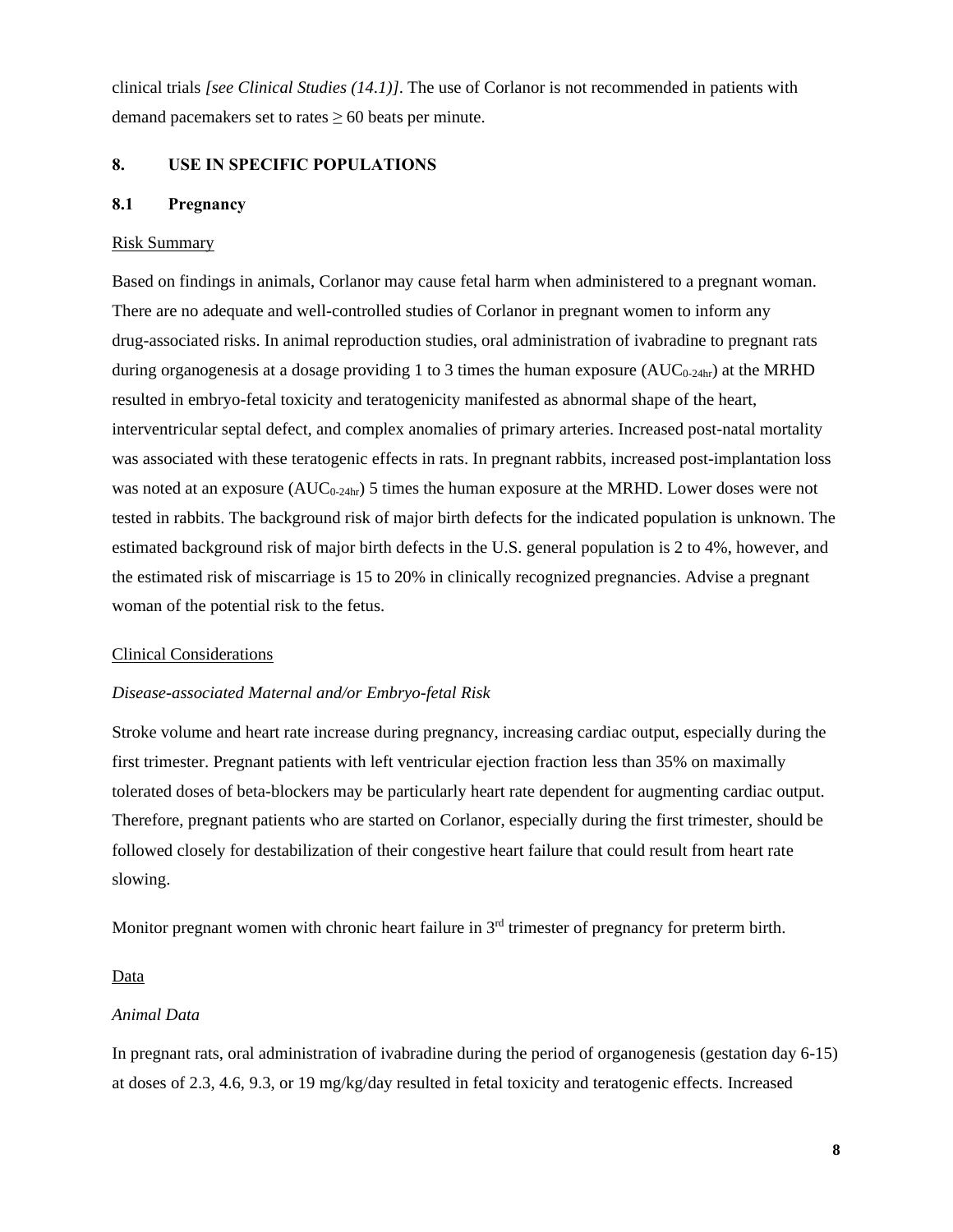intrauterine and post-natal mortality and cardiac malformations were observed at doses  $\geq$  2.3 mg/kg/day (equivalent to the human exposure at the MRHD based on  $AUC_{0.24hr}$ ). Teratogenic effects including interventricular septal defect and complex anomalies of major arteries were observed at doses  $\geq$  4.6 mg/kg/day (approximately 3 times the human exposure at the MRHD based on AUC<sub>0-24hr</sub>).

In pregnant rabbits, oral administration of ivabradine during the period of organogenesis (gestation day 6-18) at doses of 7, 14, or 28 mg/kg/day resulted in fetal toxicity and teratogenicity. Treatment with all doses  $\geq$  7 mg/kg/day (equivalent to the human exposure at the MRHD based on AUC<sub>0-24hr</sub>) caused an increase in post-implantation loss. At the high dose of 28 mg/kg/day (approximately 15 times the human exposure at the MRHD based on  $AUC_{0-24hr}$ , reduced fetal and placental weights were observed, and evidence of teratogenicity (ectrodactylia observed in 2 of 148 fetuses from 2 of 18 litters) was demonstrated.

In the pre- and post-natal study, pregnant rats received oral administration of ivabradine at doses of 2.5, 7, or 20 mg/kg/day from gestation day 6 to lactation day 20. Increased post-natal mortality associated with cardiac teratogenic findings was observed in the F1 pups delivered by dams treated at the high dose (approximately 15 times the human exposure at the MRHD based on  $AUC_{0-24hr}$ ).

### **8.2 Lactation**

#### Risk Summary

There is no information regarding the presence of ivabradine in human milk, the effects of ivabradine on the breastfed infant, or the effects of the drug on milk production. Animal studies have shown, however, that ivabradine is present in rat milk *[see Data]*. Because of the potential risk to breastfed infants from exposure to Corlanor, breastfeeding is not recommended.

#### Data

Lactating rats received daily oral doses of [14C]-ivabradine (7 mg/kg) on post-parturition days 10 to 14; milk and maternal plasma were collected at 0.5 and 2.5 hours post-dose on day 14. The ratios of total radioactivity associated with [14C]-ivabradine or its metabolites in milk vs. plasma were 1.5 and 1.8, respectively, indicating that ivabradine is transferred to milk after oral administration.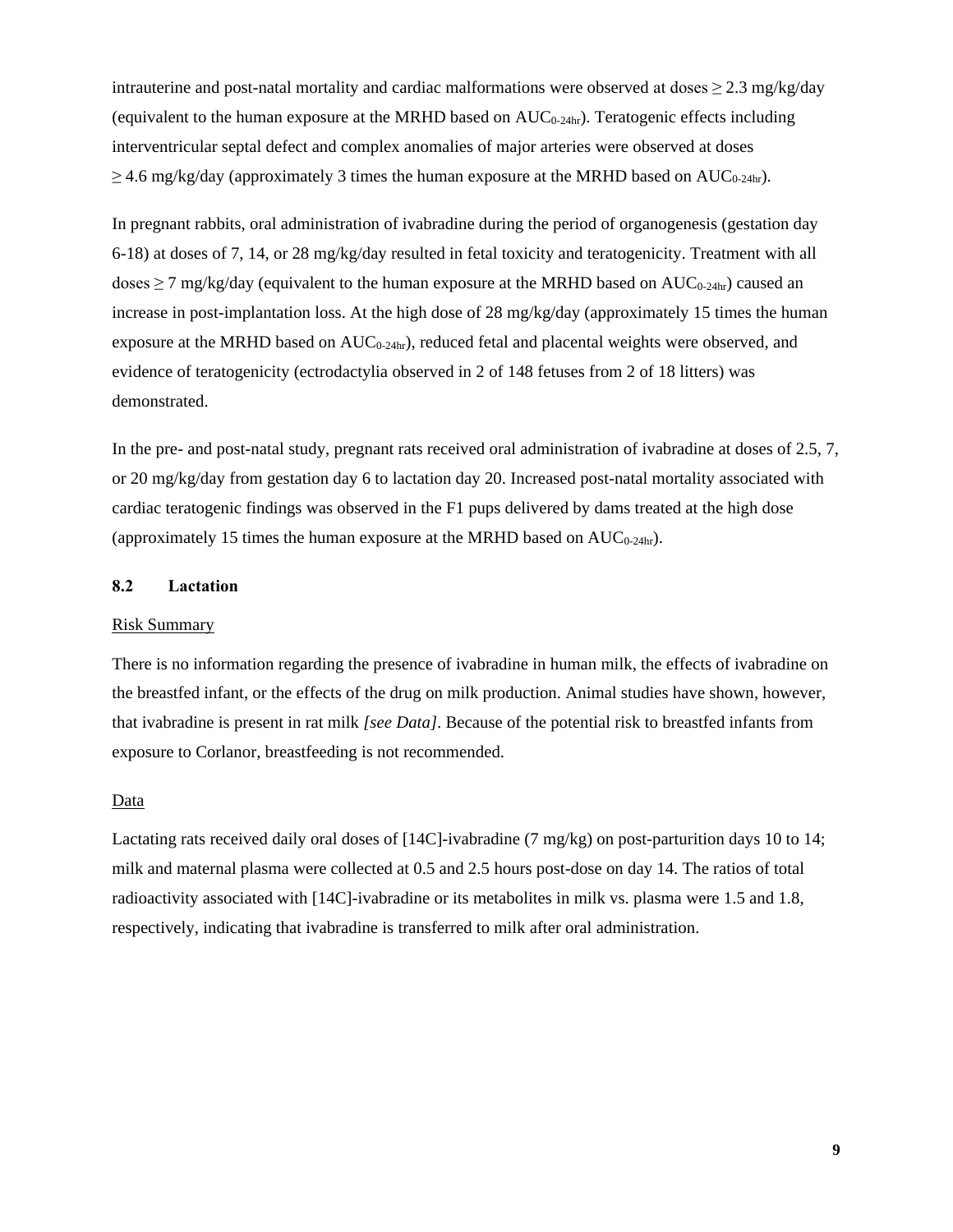### **8.3 Females and Males of Reproductive Potential**

### Contraception

### *Females*

Corlanor may cause fetal harm, based on animal data. Advise females of reproductive potential to use effective contraception during Corlanor treatment *[see Use in Specific Populations (8.1)]*.

### **8.4 Pediatric Use**

The safety and effectiveness of Corlanor have been established in pediatric patients (age 6 months to less than 18 years old) and are supported by pharmacokinetic and pharmacodynamic trials and evidence from adequate and well-controlled trials of Corlanor in adult patients. The pediatric study included 116 patients in the following age groups: 17 patients in the 6 months to less than 12 months age group, 36 patients in the 1 year to less than 3 years age group, and 63 patients in the 3 years to less than 18 years age group *[see Dosage and Administration (2.2), Adverse Reactions (6.1), Clinical Pharmacology (12.3) and Clinical Studies (14.2)]*.

The safety and efficacy of Corlanor have not been established in patients less than 6 months of age.

### Animal Data

Ivabradine given orally to juvenile rats from post-natal day (PND) 7 until PND 77 at 7.5, 15 and 30 mg/kg/day did not affect post-natal (pre-weaning) development and reproductive performance (post-weaning development). Similar to adult animals, ivabradine decreased heart rate dose-dependently, and increased heart weights at the highest dose administered. Ivabradine also decreased white blood cell counts (lymphocytes) at the highest dose administered. The decrease in white blood cell counts partially reversed within a 3-week recovery period. Exposures in male and female rats at the No Observed Adverse Effect Level (NOAEL) of 7.5 mg/kg/day, was approximately 3 and 8 times, respectively, steady state exposure associated with the highest received maintenance doses across age groups in pediatric patients (based on AUCs).

### **8.5 Geriatric Use**

No pharmacokinetic differences have been observed in elderly ( $\geq 65$  years) or very elderly ( $\geq 75$  years) patients compared to the overall population. However, Corlanor has only been studied in a limited number of patients  $\geq$  75 years of age.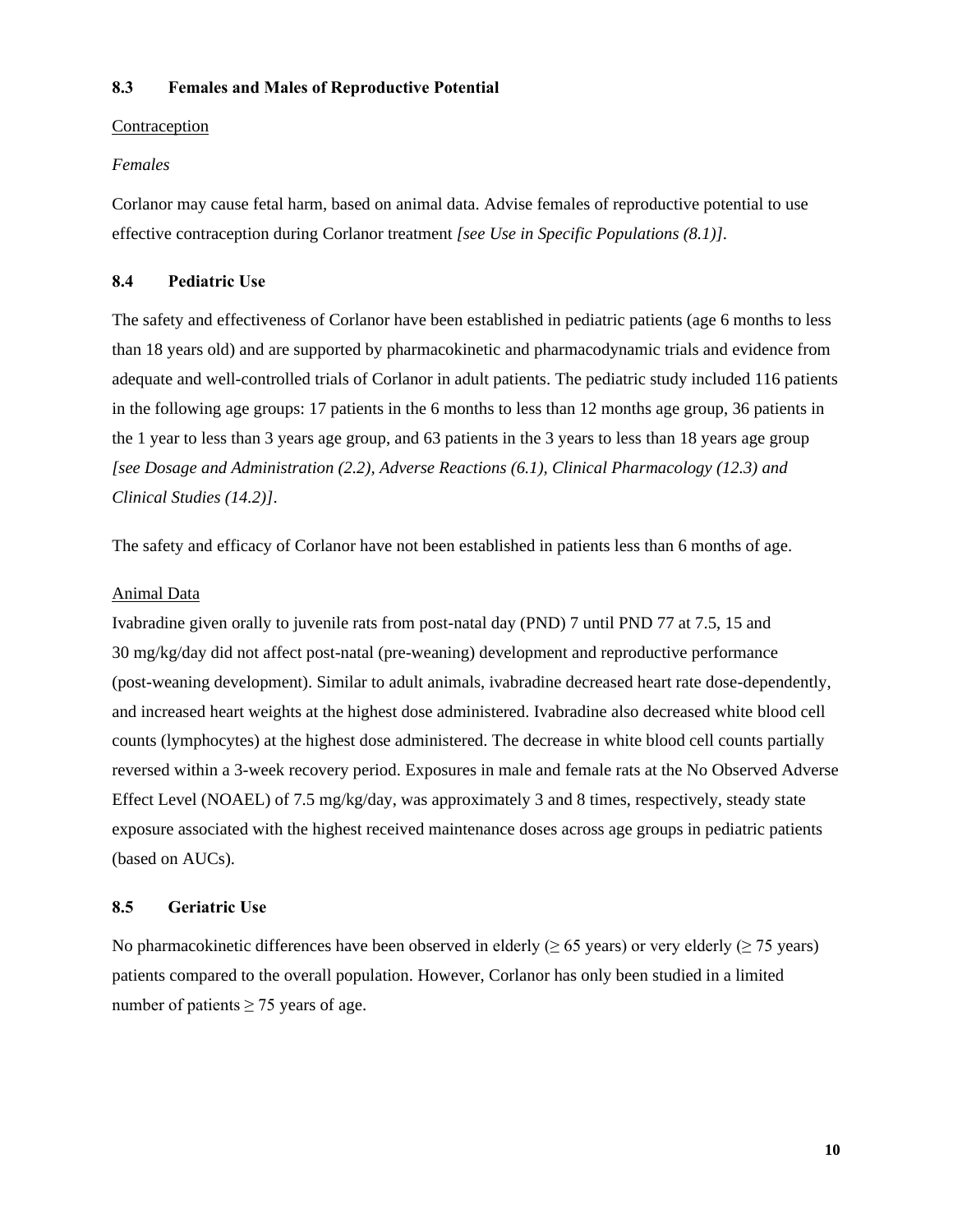### **8.6 Hepatic Impairment**

No dose adjustment is required in patients with mild or moderate hepatic impairment. Corlanor is contraindicated in patients with severe hepatic impairment (Child-Pugh C) as it has not been studied in this population and an increase in systemic exposure is anticipated *[see Contraindications (4) and Clinical Pharmacology (12.3)]*.

### **8.7 Renal Impairment**

No dosage adjustment is required for patients with creatinine clearance 15 to 60 mL/min. No data are available for patients with creatinine clearance below 15 mL/min *[see Clinical Pharmacology (12.3)].*

### **10. OVERDOSAGE**

Overdose may lead to severe and prolonged bradycardia. In the event of bradycardia with poor hemodynamic tolerance, temporary cardiac pacing may be required. Supportive treatment, including intravenous (IV) fluids, atropine, and intravenous beta-stimulating agents such as isoproterenol, may be considered.

### **11. DESCRIPTION**

Corlanor (ivabradine) tablets and oral solution contains ivabradine as the active pharmaceutical ingredient. Ivabradine is a hyperpolarization-activated cyclic nucleotide-gated channel blocker that reduces the spontaneous pacemaker activity of the cardiac sinus node by selectively inhibiting the  $I_f$ current, resulting in heart rate reduction with no effect on ventricular repolarization and no effects on myocardial contractility.

The chemical name for ivabradine hydrochloride is

3-(3-{[((7*S*)-3,4-Dimethoxybicyclo[4.2.0]octa-1,3,5-trien-7-yl)methyl] methyl amino} propyl)-1,3,4,5-tetrahydro-7,8-dimethoxy-2*H*-3-benzazepin-2-one, hydrochloride. The molecular formula is  $C_{27}H_{36}N_2O_5$  HCl, and the molecular weight (free base + HCl) is 505.1 (468.6 + 36.5). The chemical structure of ivabradine is shown in Figure 1.

#### **Figure 1. Chemical Structure of Ivabradine**

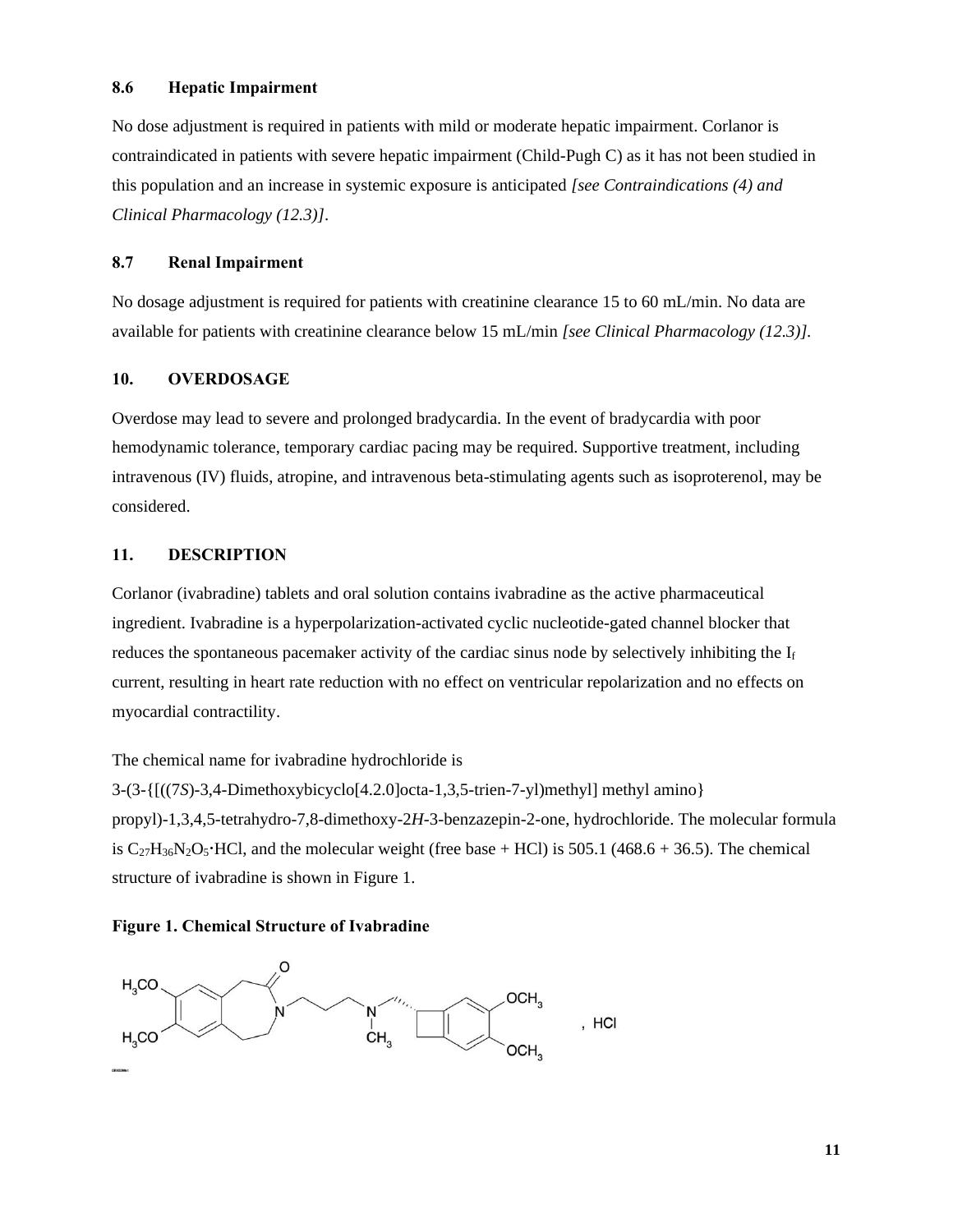### **Tablets**

Corlanor tablets are supplied in 5 mg and 7.5 mg tablets for oral administration. The tablets contain 5 mg and 7.5 mg of ivabradine, as the active ingredient, equivalent to 5.39 mg and 8.09 mg of ivabradine hydrochloride, respectively. The tablets contain the following inactive ingredients: colloidal silicon dioxide, glycerol, hypromellose, lactose monohydrate, magnesium stearate, maize starch, maltodextrin, polyethylene glycol 6000, red iron oxide, titanium dioxide, and yellow iron oxide.

#### Oral Solution

Corlanor 5 mg/5 mL (1 mg/mL) oral solution is formulated as a sterile, preservative-free, colorless solution for oral administration. Each 5 mL ampule contains 5 mg of ivabradine, equivalent to 5.39 mg ivabradine hydrochloride, as the active ingredient. The solution contains the following inactive ingredients: maltitol and water.

#### **12. CLINICAL PHARMACOLOGY**

### **12.1 Mechanism of Action**

Corlanor blocks the hyperpolarization-activated cyclic nucleotide-gated (HCN) channel responsible for the cardiac pacemaker  $I_f$  current, which regulates heart rate. In clinical electrophysiology studies, the cardiac effects were most pronounced in the sinoatrial (SA) node, but prolongation of the AH interval has occurred as has PR interval prolongation. There was no effect on ventricular repolarization and no effects on myocardial contractility *[see Clinical Pharmacology (12.2)]*.

Corlanor can also inhibit the retinal current  $I_h$ .  $I_h$  is involved in curtailing retinal responses to bright light stimuli. Under triggering circumstances (e.g., rapid changes in luminosity), partial inhibition of  $I_h$  by Corlanor may underlie the luminous phenomena experienced by patients. Luminous phenomena (phosphenes) are described as a transient enhanced brightness in a limited area of the visual field *[see Adverse Reactions (6.1)]*.

### **12.2 Pharmacodynamics**

Corlanor causes a dose-dependent reduction in heart rate. The size of the effect is dependent on the baseline heart rate (i.e., greater heart rate reduction occurs in patients with higher baseline heart rate). At recommended doses, heart rate reduction is approximately 10 bpm at rest and during exercise. Analysis of heart rate reduction vs. dose indicates a plateau effect at doses > 20 mg twice daily. In a study of patients with preexisting conduction system disease (first- or second-degree AV block or left or right bundle branch block) requiring electrophysiologic study, IV ivabradine (0.20 mg/kg) administration slowed the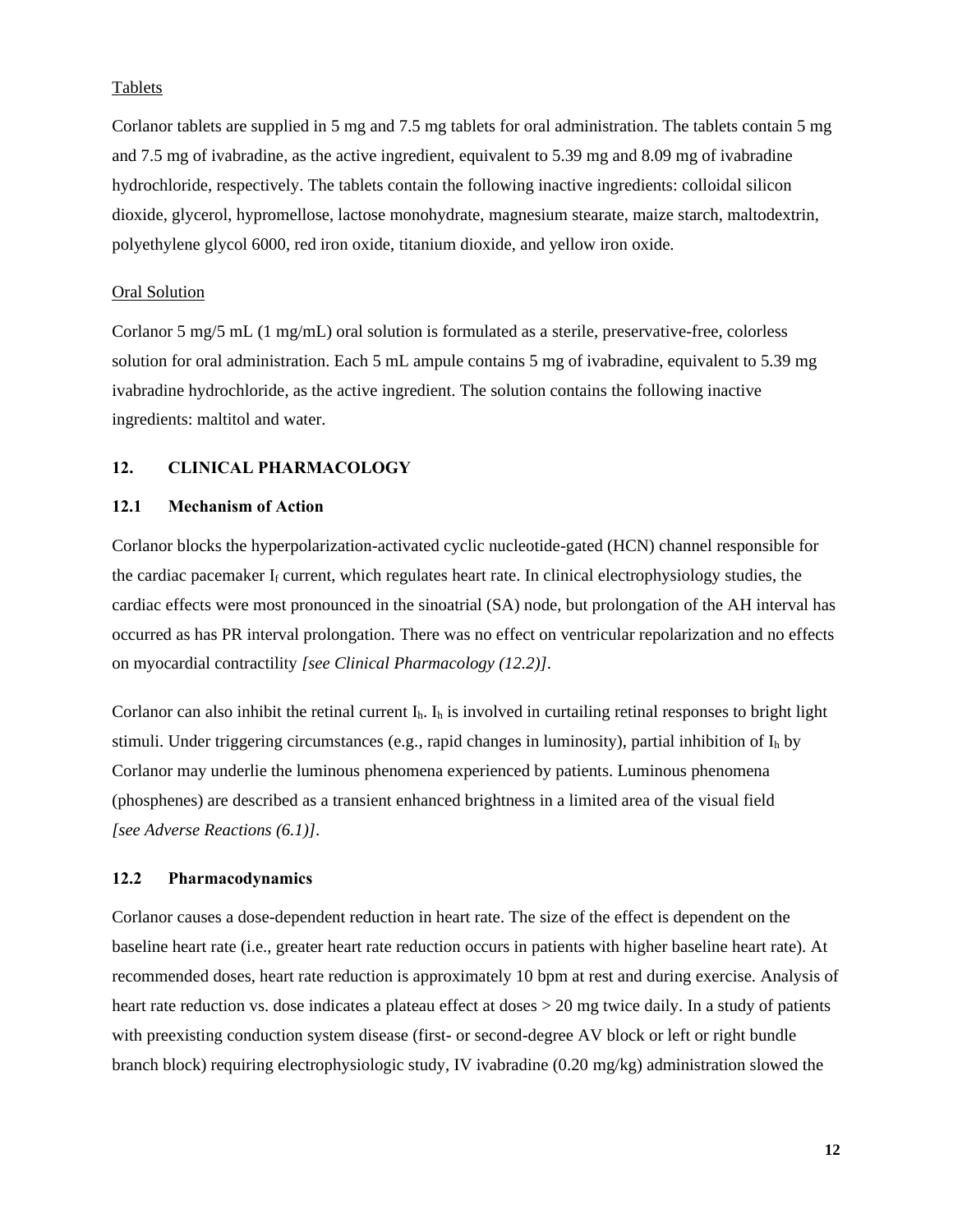overall heart rate by approximately 15 bpm, increased the PR interval (29 msec), and increased the AH interval (27 msec).

Corlanor does not have negative inotropic effects. Ivabradine increases the uncorrected QT interval with heart rate slowing but does not cause rate-corrected prolongation of QT.

### **12.3 Pharmacokinetics**

The peak concentration  $(C_{\text{max}})$  and area under the plasma concentration time curve (AUC) are similar for ivabradine and S 18982 between oral solution and tablets for the same dose.

### Absorption and Bioavailability

Following oral administration, peak plasma ivabradine concentrations are reached in approximately 1 hour under fasting conditions. The absolute oral bioavailability of ivabradine is approximately 40% because of first-pass elimination in the gut and liver.

Food delays absorption by approximately 1 hour and increases plasma exposure by 20% to 40%. Corlanor should be taken with food *[see Dosage and Administration (2)]*.

Ivabradine is approximately 70% plasma protein bound, and the volume of distribution at steady state is approximately 100 L.

### Metabolism and Excretion

The pharmacokinetics of ivabradine are linear over an oral dose range of 0.5 mg to 24 mg. Ivabradine is extensively metabolized in the liver and intestines by CYP3A4-mediated oxidation. The major metabolite is the N-desmethylated derivative (S 18982), which is equipotent to ivabradine and circulates at concentrations approximately 40% that of ivabradine. The N-desmethylated derivative is also metabolized by CYP3A4. Ivabradine plasma levels decline with a distribution half-life of 2 hours and an effective half-life of approximately 6 hours.

The total clearance of ivabradine is 24 L/h, and renal clearance is approximately 4.2 L/h, with  $\sim 4\%$  of an oral dose excreted unchanged in urine. The excretion of metabolites occurs to a similar extent via feces and urine.

### Drug Interactions

The effects of coadministered drugs (CYP3A4 inhibitors, substrates, inducers, and other concomitantly administered drugs) on the pharmacokinetics of Corlanor were studied in several single- and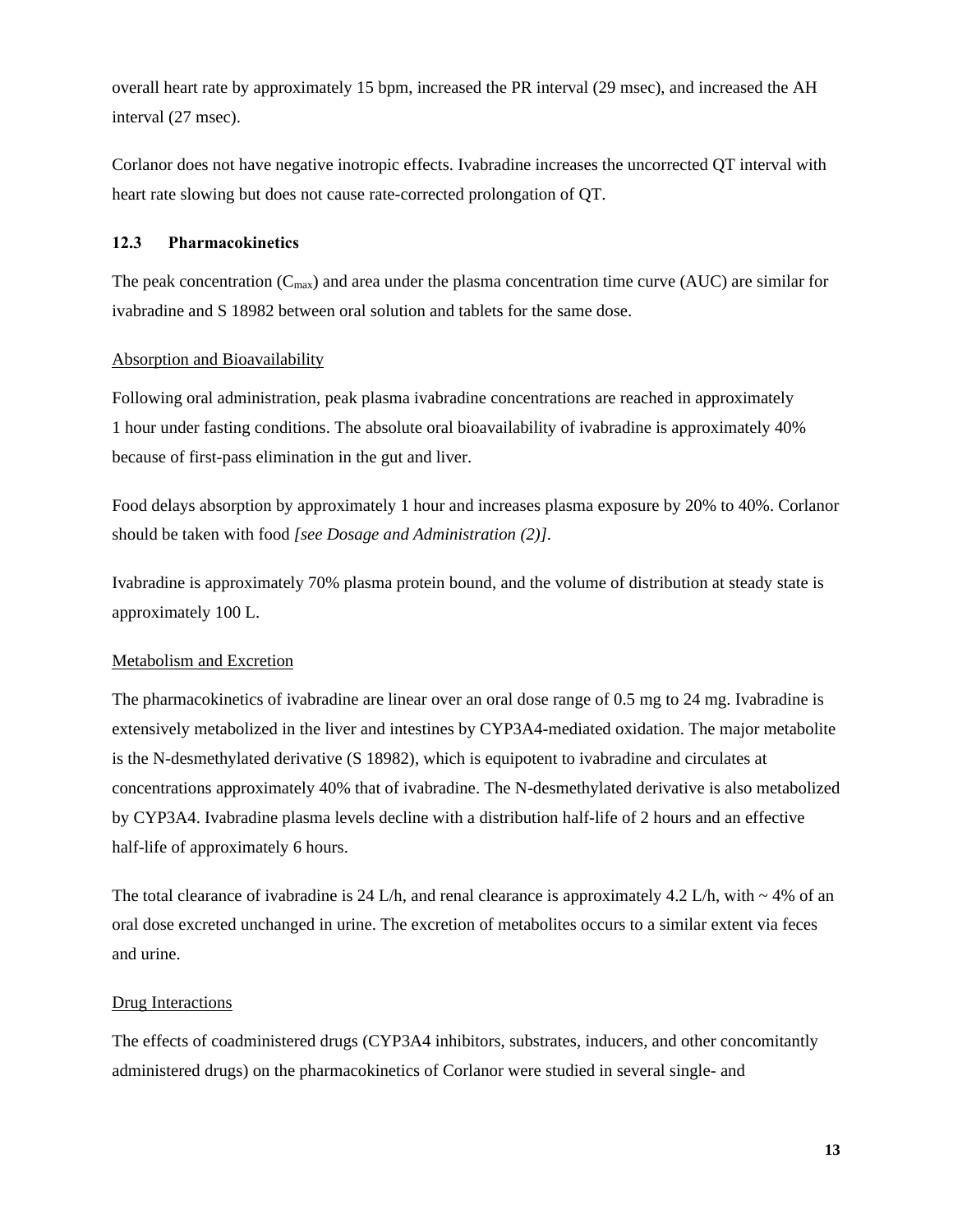multiple-dose studies. Pharmacokinetic measures indicating the magnitude of these interactions are presented in Figure 2.

| <b>Change Due to</b>                                                              | <b>PK Measures</b>                                 |      |     | <b>Fold Change and</b><br>90% Confidence Intervals |   |   | <b>Recommendation</b>  |
|-----------------------------------------------------------------------------------|----------------------------------------------------|------|-----|----------------------------------------------------|---|---|------------------------|
| <b>Strong CYP3A4 Inhibitors</b><br>Ketoconazole 200 mg QD                         | $C_{\text{max}}$<br><b>AUC</b>                     |      |     |                                                    | ₩ | M | Contraindicated        |
| <b>Moderate CYP3A4 Inhibitors</b><br>Diltiazem 120 mg BID<br>Verapamil 120 mg BID | $C_{\text{max}}$<br><b>AUC</b><br>$C_{\text{max}}$ |      |     |                                                    |   |   | Avoid Use<br>Avoid Use |
| Grapefruit Juice                                                                  | <b>AUC</b><br>$C_{\text{max}}$<br><b>AUC</b>       |      |     |                                                    |   |   | <b>Avoid Use</b>       |
| <b>CYP3A4 Inducer</b><br>St.John's wort 300 mg TID                                | $C_{\text{max}}$<br>AUC                            |      |     |                                                    |   |   | <b>Avoid Use</b>       |
| <b>Other</b><br>Sildenafil 100 mg                                                 | $C_{\text{max}}$                                   |      |     |                                                    |   |   | No Dose Adjustment     |
| Lacidipine 4 mg QD                                                                | <b>AUC</b><br>$C_{\text{max}}$                     |      |     |                                                    |   |   | No Dose Adjustment     |
| Simvastatin 20 mg QD                                                              | <b>AUC</b><br>$C_{\text{max}}$                     |      |     |                                                    |   |   | No Dose Adjustment     |
| Lansoprazole 60 mg QD                                                             | <b>AUC</b><br>$C_{\text{max}}$                     |      |     |                                                    |   |   | No Dose Adjustment     |
| Omeprazole 40 mg QD                                                               | <b>AUC</b><br>$C_{\text{max}}$                     |      |     |                                                    |   |   | No Dose Adjustment     |
| Warfarin 1 to 5 mg QD                                                             | <b>AUC</b><br>$C_{\text{max}}$<br><b>AUC</b>       |      |     |                                                    |   |   | No Dose Adjustment     |
|                                                                                   |                                                    | 0.25 | 0.5 | $\mathfrak{p}$                                     |   | 8 |                        |
|                                                                                   |                                                    |      |     | Change relative to ivabradine alone                |   |   |                        |

### **Figure 2. Impact of Coadministered Drugs on the Pharmacokinetics of Corlanor**

Digoxin exposure did not change when concomitantly administered with ivabradine. No dose adjustment is required when ivabradine is concomitantly administered with digoxin.

### Effect of Ivabradine on Metformin Pharmacokinetics

Ivabradine, dosed at 10 mg twice daily to steady state, did not affect the pharmacokinetics of metformin (an organic cation transporter [OCT2] sensitive substrate). The geometric mean (90% confidence interval [CI]) ratios of  $C_{\text{max}}$  and  $AUC_{\text{inf}}$  of metformin, with and without ivabradine were 0.98 [0.83-1.15] and 1.02 [0.86-1.22], respectively. No dose adjustment is required for metformin when administered with Corlanor.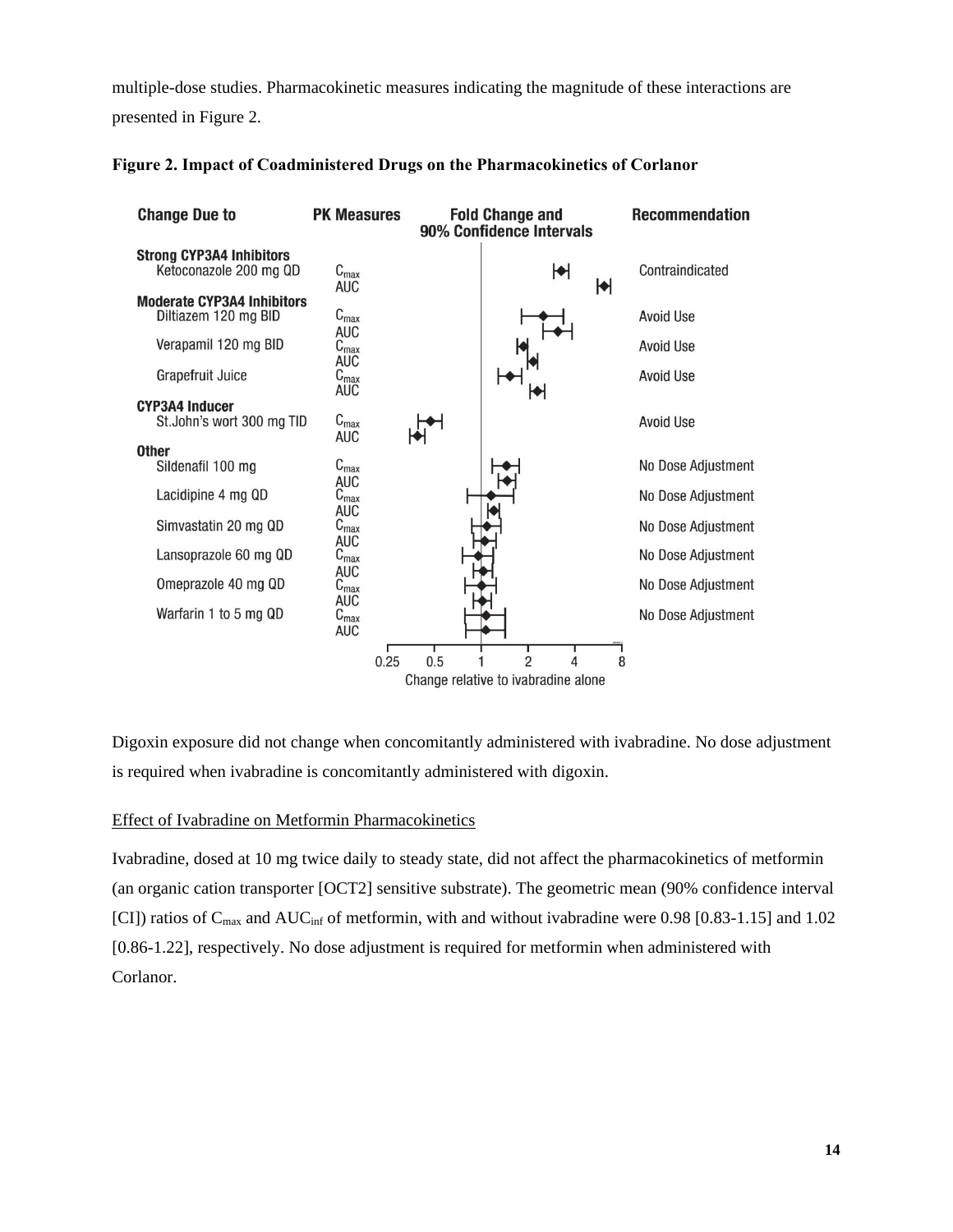### Specific Populations

### *Age*

No pharmacokinetic differences (AUC or  $C_{\text{max}}$ ) have been observed between elderly ( $\geq$  65 years) or very elderly (≥ 75 years) patients and the overall patient population *[see Use in Specific Populations (8.5)]*.

#### *Hepatic Impairment*

In patients with mild (Child-Pugh A) and moderate (Child-Pugh B) hepatic impairment, the pharmacokinetics of Corlanor were similar to that in patients with normal hepatic function. No data are available in patients with severe hepatic impairment (Child-Pugh C) *[see Contraindications (4)]*.

### *Renal Impairment*

Renal impairment (creatinine clearance from 15 to 60 mL/min) has minimal effect on the pharmacokinetics of Corlanor. No data are available for patients with creatinine clearance below 15 mL/min.

#### *Pediatrics*

The pharmacokinetics of ivabradine and the major metabolite S 18982 were evaluated in 70 pediatric patients with dilated cardiomyopathy and symptomatic chronic heart failure aged from 6 months to less than 18 years of age given ivabradine twice daily *[see Clinical Studies (14.2)]*. Ivabradine and S 18982 metabolite exposures were measured following weight-based dosing and dose titration designed to reach a dose that enables a 20% heart rate reduction without inducing bradycardia and/or signs or symptoms related to bradycardia. Analyses showed the relationship between exposure and heart rate reduction was similar across pediatric age groups and adults. Steady state exposures of ivabradine and S 18982 following maintenance doses in pediatric patients are similar to exposures achieved in adult heart failure patients given 5 mg BID.

### **13. NONCLINICAL TOXICOLOGY**

### **13.1 Carcinogenesis, Mutagenesis, Impairment of Fertility**

There was no evidence of carcinogenicity when mice and rats received ivabradine up to 104 weeks by dietary administration. High doses in these studies were associated with mean ivabradine exposures of at least 37 times higher than the human exposure  $(AUC_{0.24hr})$  at the MRHD.

Ivabradine tested negative in the following assays: bacterial reverse mutation (Ames) assay, *in vivo* bone marrow micronucleus assay in both mouse and rat, *in vivo* chromosomal aberration assay in rats, and *in vivo* unscheduled DNA synthesis assay in rats. Results of the *in vitro* chromosomal aberration assay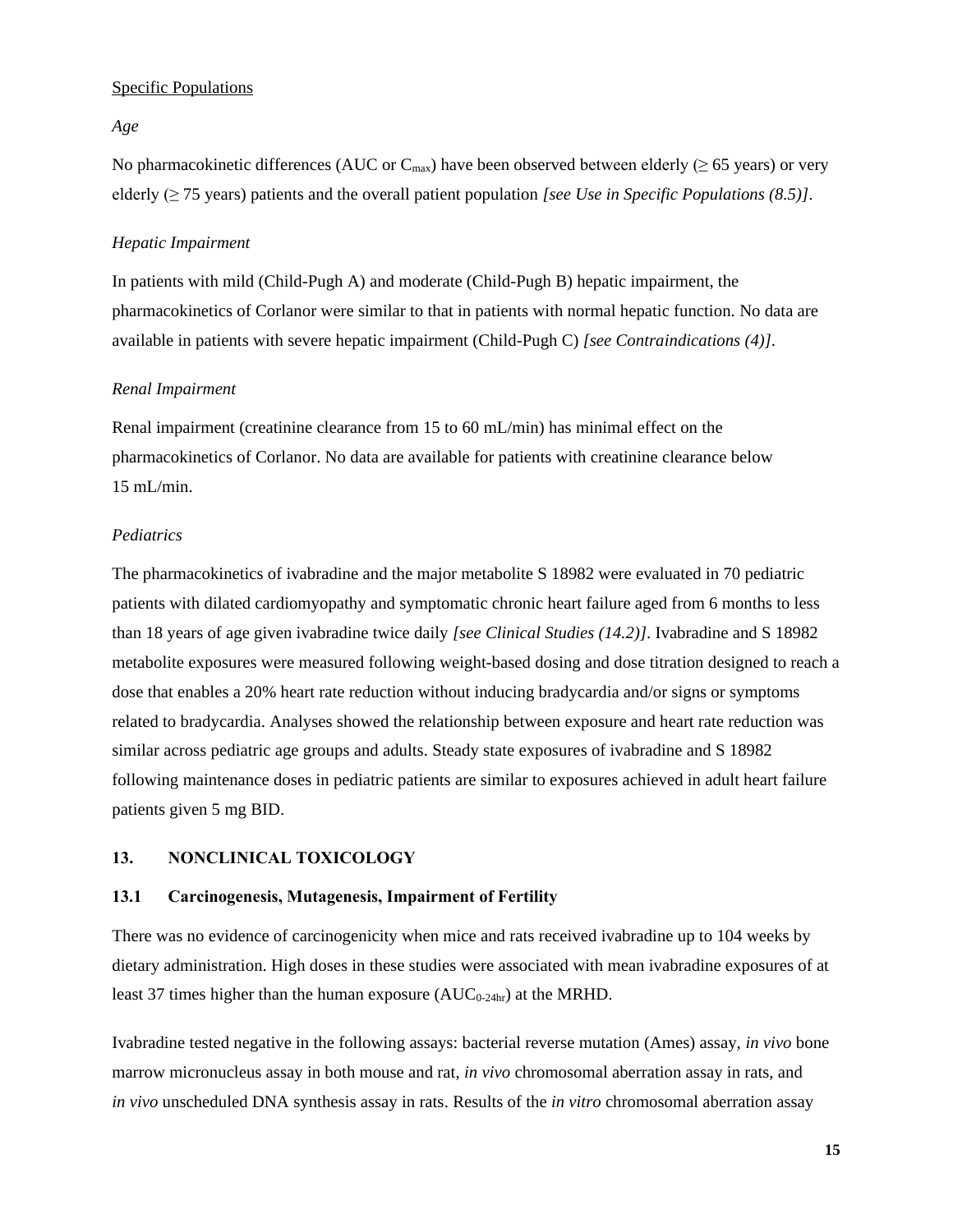were equivocal at concentrations approximately 1,500 times the human  $C_{\text{max}}$  at the MRHD. Ivabradine tested positive in the mouse lymphoma assays and *in vitro* unscheduled DNA synthesis assay in rat hepatocytes at concentrations greater than  $1,500$  times the human  $C_{\text{max}}$  at the MRHD.

Reproduction toxicity studies in animals demonstrated that ivabradine did not affect fertility in male or female rats at exposures 46 to 133 times the human exposure  $(AUC_{0.24hr})$  at the MRHD.

#### **13.2 Animal Toxicology and/or Pharmacology**

Reversible changes in retinal function were observed in dogs administered oral ivabradine at total doses of 2, 7, or 24 mg/kg/day (approximately 0.6 to 50 times the human exposure at the MRHD based on  $AUC_{0.24hr}$ ) for 52 weeks. Retinal function assessed by electroretinography demonstrated reductions in cone system responses, which reversed within a week post-dosing, and were not associated with damage to ocular structures as evaluated by light microscopy. These data are consistent with the pharmacological effect of ivabradine related to its interaction with hyperpolarization-activated  $I_h$  currents in the retina, which share homology with the cardiac pacemaker  $I_f$  current.

### **14. CLINICAL STUDIES**

### **14.1 Heart Failure in Adult Patients**

#### SHIFT

The Systolic Heart Failure Treatment with the  $I_f$  Inhibitor Ivabradine Trial (SHIFT) was a randomized, double-blind trial comparing Corlanor and placebo in 6,558 adult patients with stable New York Heart Association (NYHA) class II to IV heart failure, left ventricular ejection fraction  $\leq$  35%, and resting heart rate  $\geq$  70 bpm. Patients had to have been clinically stable for at least 4 weeks on an optimized and stable clinical regimen, which included maximally tolerated doses of beta-blockers and, in most cases, ACE inhibitors or ARBs, spironolactone, and diuretics, with fluid retention and symptoms of congestion minimized. Patients had to have been hospitalized for heart failure within 12 months prior to study entry.

The underlying cause of CHF was coronary artery disease in 68% of patients. At baseline, approximately 49% of randomized patients were NYHA class II, 50% were NYHA class III, and 2% were NYHA class IV. The mean left ventricular ejection fraction was 29%. All patients were initiated on Corlanor 5 mg (or matching placebo) twice daily and the dose was increased to 7.5 mg twice daily or decreased to 2.5 mg twice daily to maintain the resting heart rate between 50 and 60 bpm, as tolerated. The primary endpoint was a composite of the first occurrence of either hospitalization for worsening heart failure or cardiovascular death.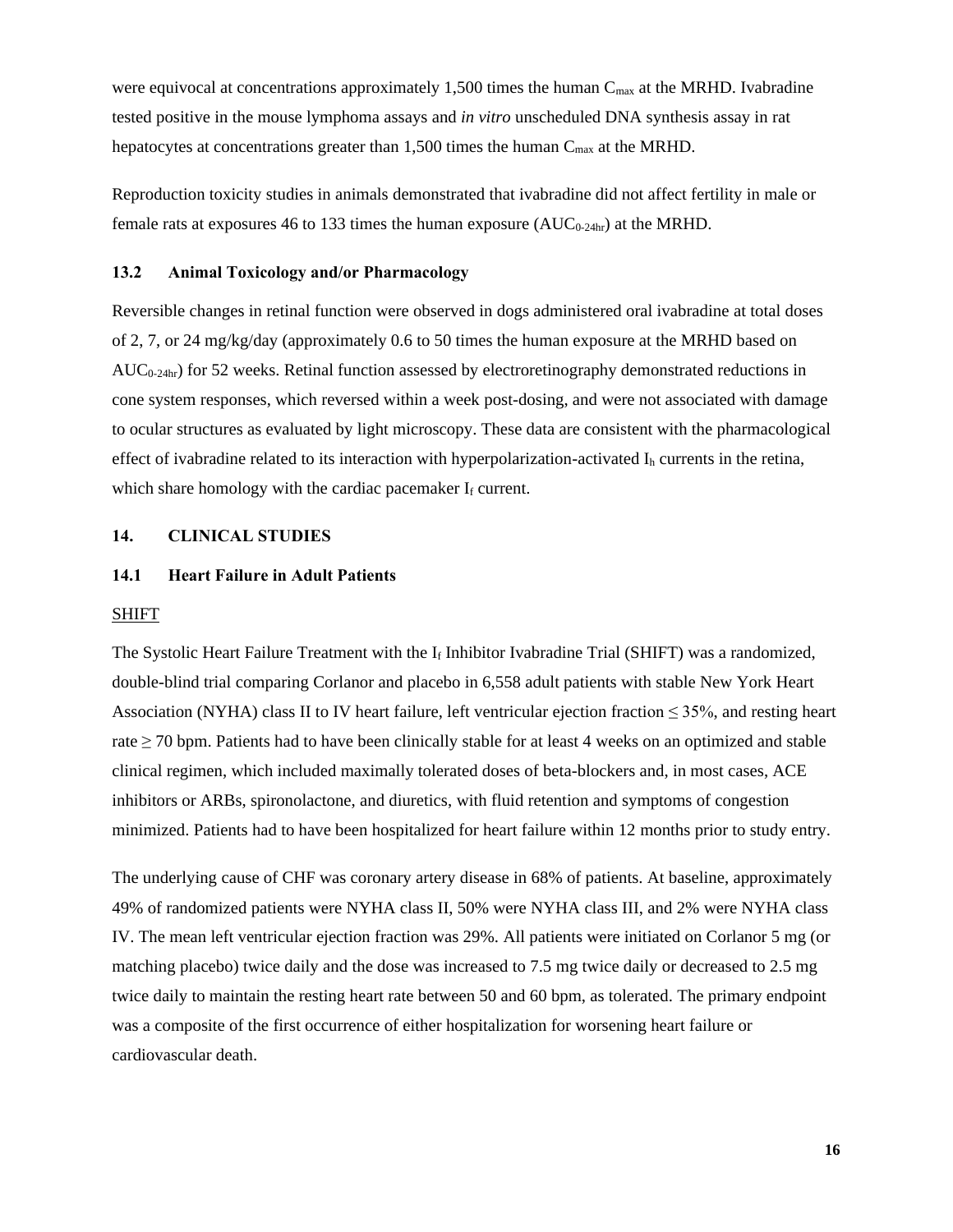Most patients (89%) were taking beta-blockers, with 26% on guideline-defined target daily doses. The main reasons for not receiving the target beta-blocker doses at baseline were hypotension (45% of patients not at target), fatigue (32%), dyspnea (14%), dizziness (12%), history of cardiac decompensation (9%), and bradycardia (6%). For the 11% of patients not receiving any beta-blocker at baseline, the main reasons were chronic obstructive pulmonary disease, hypotension, and asthma. Most patients were also taking ACE inhibitors and/or angiotensin II antagonists (91%), diuretics (83%), and anti-aldosterone agents (60%). Few patients had an implantable cardioverter-defibrillator (ICD) (3.2%) or a cardiac resynchronization therapy (CRT) device (1.1%). Median follow-up was 22.9 months. At 1 month, 63%, 26%, and 8% of Corlanor-treated patients were taking 7.5, 5, and 2.5 mg BID, whereas 3% had withdrawn from the drug, primarily for bradycardia.

SHIFT demonstrated that Corlanor reduced the risk of the combined endpoint of hospitalization for worsening heart failure or cardiovascular death based on a time-to-event analysis (hazard ratio: 0.82, 95% confidence interval [CI]:  $0.75$ ,  $0.90$ ,  $p < 0.0001$ ) (Table 3). The treatment effect reflected only a reduction in the risk of hospitalization for worsening heart failure; there was no favorable effect on the mortality component of the primary endpoint. In the overall treatment population, Corlanor had no statistically significant benefit on cardiovascular death.

|                                                                                                                                     | <b>Corlanor</b><br>$(N = 3,241)$ |               | <b>Placebo</b><br>$(N = 3,264)$ |             |               |                            |                        |                       |         |
|-------------------------------------------------------------------------------------------------------------------------------------|----------------------------------|---------------|---------------------------------|-------------|---------------|----------------------------|------------------------|-----------------------|---------|
| <b>Endpoint</b>                                                                                                                     | n                                | $\frac{6}{6}$ | $\frac{6}{6}$<br><b>PY</b>      | $\mathbf n$ | $\frac{6}{9}$ | $\frac{0}{0}$<br><b>PY</b> | <b>Hazard</b><br>Ratio | $[95\% \text{ CI}]$   | p-value |
| Primary composite endpoint:<br>Time to first hospitalization for<br>worsening heart failure or<br>cardiovascular death <sup>a</sup> |                                  |               | 793 24.5 14.5 937 28.7          |             |               | 17.7                       | 0.82                   | [0.75, 0.90] < 0.0001 |         |
| Hospitalization for worsening<br>heart failure                                                                                      |                                  | 505 15.6 9.2  |                                 |             | 660 20.2      | 12.5                       |                        |                       |         |
| Cardiovascular death as first<br>event                                                                                              | 288                              | 8.9           | 4.8                             | 277 8.5     |               | 4.7                        |                        |                       |         |
| Patients with events at any time                                                                                                    |                                  |               |                                 |             |               |                            |                        |                       |         |
| Hospitalization for worsening<br>heart failure <sup>b</sup>                                                                         |                                  | 514 15.9 9.4  |                                 |             | 672 20.6      | 12.7                       | 0.74                   | [0.66, 0.83]          |         |
| Cardiovascular death <sup>b</sup>                                                                                                   |                                  | 449 13.9      | 7.5                             |             | 491 15.0      | 8.3                        | 0.91                   | [0.80, 1.03]          |         |

**Table 3. SHIFT – Incidence of the Primary Composite Endpoint and Components**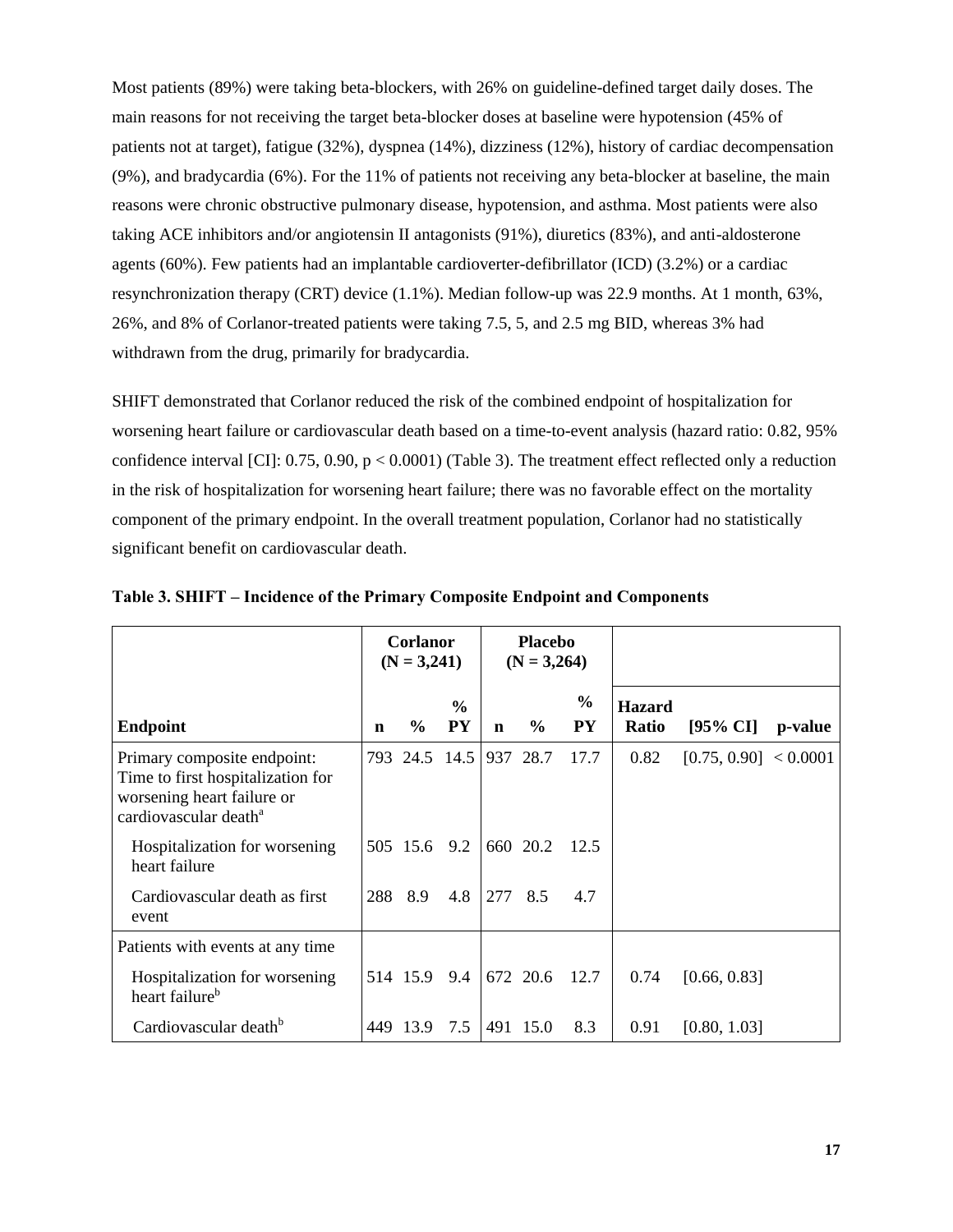<sup>a</sup> Patients who died on the same calendar day as their first hospitalization for worsening heart failure are counted under cardiovascular death.

<sup>b</sup> Analyses of the components of the primary composite endpoint were not prospectively planned to be adjusted for multiplicity.

N: number of patients at risk; n: number of patients having experienced the endpoint; %: incidence rate =  $(n/N) \times 100$ ; % PY: annual incidence rate =  $(n/number$  of patient-years)  $\times$  100; CI: confidence interval The hazard ratio between treatment groups (ivabradine/placebo) was estimated based on an adjusted Cox proportional hazards model with beta-blocker intake at randomization (yes/no) as a covariate; p-value: Wald test

The Kaplan-Meier curve (Figure 3) shows time to first occurrence of the primary composite endpoint of hospitalization for worsening heart failure or cardiovascular death in the overall study.

40 Proportion with HF Hosp or CV Death (%) 35 المتمسم ومنادر 30 Placebo 25 Corlanor  $20<sub>1</sub>$  $15 10<sup>1</sup>$  $5 -$ 0  $\overline{6}$  $\dot{0}$  $12$  $18$  $\overline{24}$  $30^{\degree}$  $36$ Time from randomization (months) Number of Subjects at Risk: 3264 Placebo 2868 2489 2061 1089 439 17 Corlanor 3241 2928 2600 2173 1191 447 16

**Figure 3. SHIFT: Time to First Event of Primary Composite Endpoint** 

A wide range of demographic characteristics, baseline disease characteristics, and baseline concomitant medications were examined for their influence on outcomes. Many of these results are shown in Figure 4. Such analyses must be interpreted cautiously, as differences can reflect the play of chance among a large number of analyses.

Most of the results show effects consistent with the overall study result. Corlanor's benefit on the primary endpoint in SHIFT appeared to decrease as the dose of beta-blockers increased, with little if any benefit demonstrated in patients taking guideline-defined target doses of beta-blockers.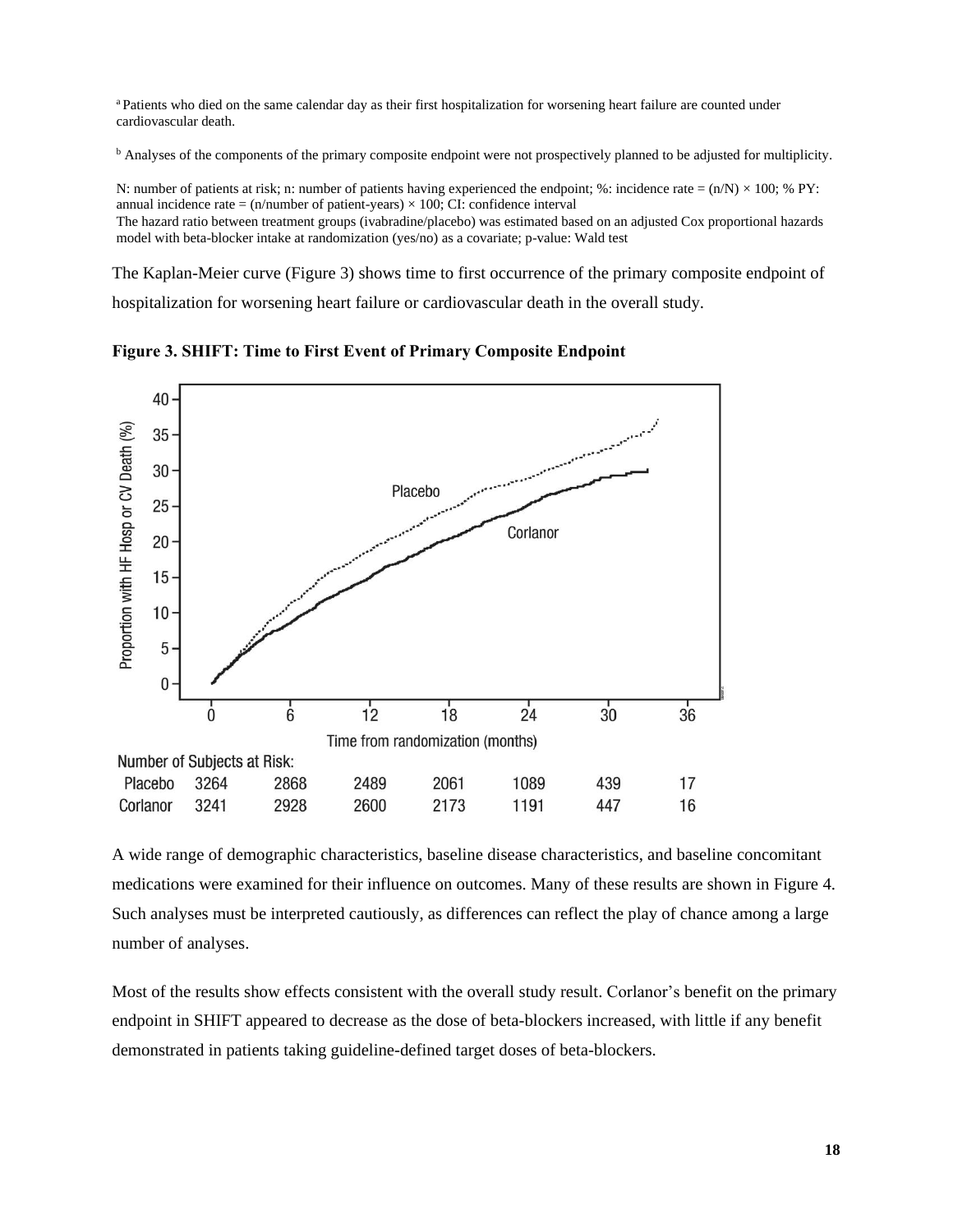| % of Total Population                                                                                               |                                           |                                                                         | Corlanor n(%) Placebo n(%)                                              | <b>HR (95% CI)</b>                                                                                |
|---------------------------------------------------------------------------------------------------------------------|-------------------------------------------|-------------------------------------------------------------------------|-------------------------------------------------------------------------|---------------------------------------------------------------------------------------------------|
| Age<br>$>= 65$ years<br>$>=75$ years                                                                                | 38.0%<br>11.1%                            | 386 (30.5%)<br>125 (33.9%)                                              | 410 (33.9%)<br>133 (37.7%)                                              | $0.89(0.77 - 1.02)$<br>$0.89(0.70 - 1.14)$                                                        |
| Age quartile<br>$19 \text{ to } \le 53$<br>$> 53$ to $\le$ = 60<br>$> 60$ to $<= 69$<br>>69                         | 26.6%<br>23.9%<br>26.5%<br>23.1%          | 145 (17.4%)<br>175 (23.0%)<br>241 (27.7%)<br>232 (29.9%)                | 227 (25.4%)<br>195 (24.7%)<br>261 (30.6%)<br>254 (35.1%)                | 0.64 (0.52-0.79)<br>0.90 (0.74-1.11)<br>0.89 (0.74-1.05)<br>$0.84(0.70-1.00)$                     |
| Sex<br>Male<br>Female                                                                                               | 76.4%<br>23.6%                            | 624 (25.3%)<br>169 (21.7%)                                              | 725 (28.9%)<br>212 (28.0%)                                              | $0.84(0.76-0.94)$<br>$0.74(0.60 - 0.91)$                                                          |
| Race<br>Caucasian<br><b>Black</b><br>Asian<br>Other/unknown                                                         | 88.7%<br>$1.2%$<br>$8.2%$<br>2.0%         | 722 (25.1%)<br>9 (28.1%)<br>47 (17.5%)<br>15 (24.2%)                    | 835 (28.9%)<br>15 (34.9%)<br>68 (25.8%)<br>19 (29.2%)                   | 0.84 (0.76-0.93)<br>0.62 (0.27-1.45)<br>0.64 (0.44-0.93)<br>$0.74(0.37 - 1.47)$                   |
| <b>Cause of heart failure</b><br>Non-ischaemic<br>Ischaemic                                                         | 32.1%<br>67.9%                            | 218 (21.2%)<br>575 (26.0%)                                              | 296 (27.9%)<br>641 (29.1%)                                              | 0.72 (0.60-0.85)<br>0.87 (0.78-0.97)                                                              |
| <b>Weight quartile</b><br>$\leq$ 69.4<br>$> 69.4$ to $\leq$ 79.6<br>$> 79.6$ to $\leq$ 91<br>> 91                   | 25.0%<br>25.0%<br>25.7%<br>24.3%          | 224 (27.8%)<br>196 (24.9%)<br>191 (22.6%)<br>182 (22.7%)                | 290 (35.2%)<br>234 (28.0%)<br>203 (24.6%)<br>210 (27.0%)                | $0.74(0.62 - 0.89)$<br>$0.88(0.72 - 1.06)$<br>$0.88(0.72 - 1.07)$<br>$0.81(0.66 - 0.99)$          |
| <b>Baseline heart rate quartile</b><br>$\leq$ 73<br>$> 73$ to $<= 77$<br>$> 77$ to $\leq$ 84<br>> 84                | 30.1%<br>22.2%<br>23.1%<br>24.4%          | 199 (20.1%)<br>169 (23.4%)<br>197 (25.9%)<br>228 (29.8%)                | 211 (21.8%)<br>181 (25.0%)<br>202 (27.2%)<br>343 (41.6%)                | $0.91(0.75 - 1.11)$<br>8<br>$0.92(0.74 - 1.13)$<br>$0.94(0.77 - 1.14)$<br>$0.64(0.54 - 0.76)$     |
| <b>NYHA Class</b><br><b>NYHA Class II</b><br><b>NYHA Class III</b><br><b>NYHA Class IV</b>                          | 48.7%<br>49.5%<br>1.7%                    | 300 (18.9%)<br>470 (29.3%)<br>23 (46.0%)                                | 356 (22.5%)<br>542 (33.5%)<br>38 (62.3%)                                | 0.81 (0.69-0.94)<br>0.84 (0.75-0.95)<br>$0.71(0.42 - 1.19)$                                       |
| <b>Baseline LV ejection fraction quartile</b><br>$\leq$ 26<br>$> 26$ to $<= 30$<br>$> 30$ to $<= 33$<br>> 33        | 27.6%<br>25.3%<br>26.0%<br>21.1%          | 303 (33.9%)<br>194 (23.9%)<br>168 (20.3%)<br>128 (18.1%)                | 335 (37.1%)<br>252 (30.2%)<br>224 (25.9%)<br>126 (19.0%)                | 0.87 (0.75-1.02)<br>0.76 (0.63-0.91)<br>$0.75(0.62 - 0.92)$<br>$0.93(0.73 - 1.19)$                |
| Baseline beta blocker use quartile<br>None<br>$>0$ to $< 25$<br>$>= 25$ to $< 50$<br>$>= 50$ to $< 100$<br>$>= 100$ | 10.5%<br>14.0%<br>25.0%<br>26.0%<br>22.9% | 101 (29.4%)<br>148 (30.8%)<br>204 (26.2%)<br>181 (21.6%)<br>149 (20.1%) | 134 (39.3%)<br>171 (40.0%)<br>260 (30.8%)<br>212 (24.8%)<br>150 (20.1%) | 0.72 (0.55-0.93)<br>0.74 (0.59-0.92)<br>$0.81(0.68-0.98)$<br>0.88 (0.72-1.07)<br>0.99 (0.79-1.24) |
| Baseline aldosterone antagonist use<br>Yes<br>No                                                                    | 60.3%<br>39.7%                            | 556 (28.1%)<br>237 (18.8%)                                              | 632 (32.6%)<br>305 (23.1%)                                              | $0.81(0.73-0.91)$<br>$0.80(0.68 - 0.95)$                                                          |
| <b>Diabetes</b><br>No history of diabetes<br><b>History of diabetes</b>                                             | 69.6%<br>30.4%                            | 525 (23.1%)<br>268 (27.5%)                                              | 611 (27.1%)<br>326 (32.4%)                                              | $0.83(0.74-0.93)$<br>$0.81(0.69-0.95)$                                                            |
| <b>Hypertension</b><br>No history of hypertension<br>History of hypertension                                        | 33.7%<br>66.3%                            | 274 (25.4%)<br>519 (24.0%)                                              | 330 (29.7%)<br>607 (28.2%)                                              | $0.81(0.69-0.95)$<br>$0.83(0.74 - 0.93)$                                                          |
| All                                                                                                                 | 100.0%                                    | 793 (24.5%)                                                             | 937 (28.7%)                                                             | $0.82(0.75-0.90)$                                                                                 |
|                                                                                                                     |                                           |                                                                         |                                                                         | 0.25<br>1.25<br>0.50<br>0.75<br>1.00<br>1.50<br><b>Favors Placebo</b><br><b>Favors Corlanor</b>   |

### **Figure 4. Effect of Treatment on Primary Composite Endpoint in Subgroups**

Note: The figure above presents effects in various subgroups, all of which are baseline characteristics. The 95% confidence limits that are shown do not take into account the number of comparisons made and may not reflect the effect of a particular factor after adjustment for all other factors. Apparent homogeneity or heterogeneity among groups should not be over-interpreted.

# BEAUTIFUL and SIGNIFY: No benefit in stable coronary artery disease with or without stable heart failure

The Morbidity-mortality Evaluation of the  $I_f$  Inhibitor Ivabradine in Patients with Coronary Disease and Left Ventricular Dysfunction Trial (BEAUTIFUL) was a randomized, double-blind, placebo-controlled trial in 10,917 adult patients with coronary artery disease, impaired left ventricular systolic function (ejection fraction  $\lt$  40%) and resting heart rate  $\geq$  60 bpm. Patients had stable symptoms of heart failure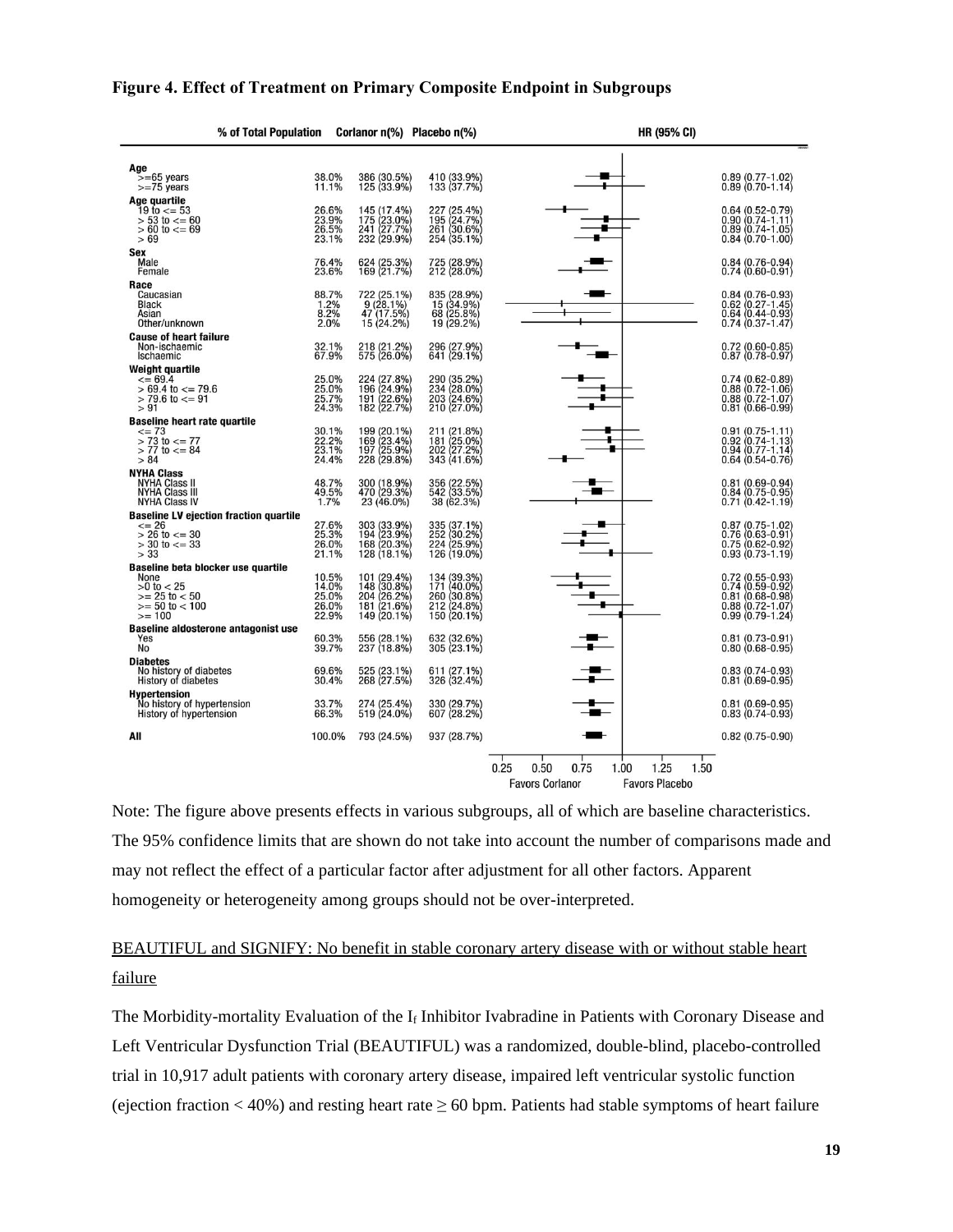and/or angina for at least 3 months and were receiving conventional cardiovascular medications at stable doses for at least 1 month. Beta-blocker therapy was not required, nor was there a protocol mandate to achieve any specific dosing targets for patients who were taking beta-blockers. Patients were randomized 1:1 to Corlanor or placebo at an initial dose of 5 mg twice daily with the dose increased to 7.5 mg twice daily depending on resting heart rate and tolerability. The primary endpoint was the composite of time to first cardiovascular death, hospitalization for acute myocardial infarction, or hospitalization for new-onset or worsening heart failure. Most patients were NYHA class II (61.4%) or class III (23.2%) - none were class IV. Through a median follow-up of 19 months, Corlanor did not significantly affect the primary composite endpoint (HR 1.00, 95% CI = 0.91, 1.10).

The Study Assessing the Morbi-mortality Benefits of the  $I_f$  Inhibitor Ivabradine in Patients with Coronary Artery Disease Trial (SIGNIFY) was a randomized, double-blind trial administering Corlanor or placebo to 19,102 adult patients with stable coronary artery disease but without clinically evident heart failure (NYHA class I). Beta-blocker therapy was not required. Corlanor was initiated at a dose of 7.5 mg twice daily and the dose could be increased to as high as 10 mg twice daily or down-titrated to 5.0 mg twice daily to achieve a target heart rate of 55 to 60 bpm. The primary endpoint was a composite of the first occurrence of either cardiovascular death or myocardial infarction. Through a median follow-up of 24.1 months, Corlanor did not significantly affect the primary composite endpoint (HR 1.08, 95%  $CI = 0.96, 1.20$ .

#### **14.2 Heart Failure in Pediatric Patients**

Because Corlanor was effective in improving outcomes in patients with dilated cardiomyopathy (DCM) in SHIFT, the effect on heart rate was considered a reasonable basis to infer clinical benefits in pediatric patients with DCM. Thus, Corlanor was evaluated for its effect on heart rate in a multi-center, randomized, double-blind, placebo-controlled trial in children with symptomatic DCM. The study collected data from 116 patients aged 6 months to less than 18 years with DCM in sinus rhythm, NYHA/Ross class II to IV heart failure, and left ventricular ejection fraction  $\leq 45\%$ . Patients had to be clinically stable for at least 4 weeks and on optimized medical therapy with a resting heart rate (HR) complying with the following criteria:

- HR  $\geq$  105 bpm in the age-subset 6–12 months.
- HR  $\geq$  95 bpm in the age-subset 1–3 years.
- HR  $\geq$  75 bpm in the age-subset 3–5 years.
- HR  $\geq$  70 bpm in the age-subset 5–18 years.

Patients were randomized in a 2:1 ratio to receive Corlanor or placebo. Doses of study medication were titrated over a 2- to 8-week period to achieve a 20% heart rate reduction without inducing bradycardia.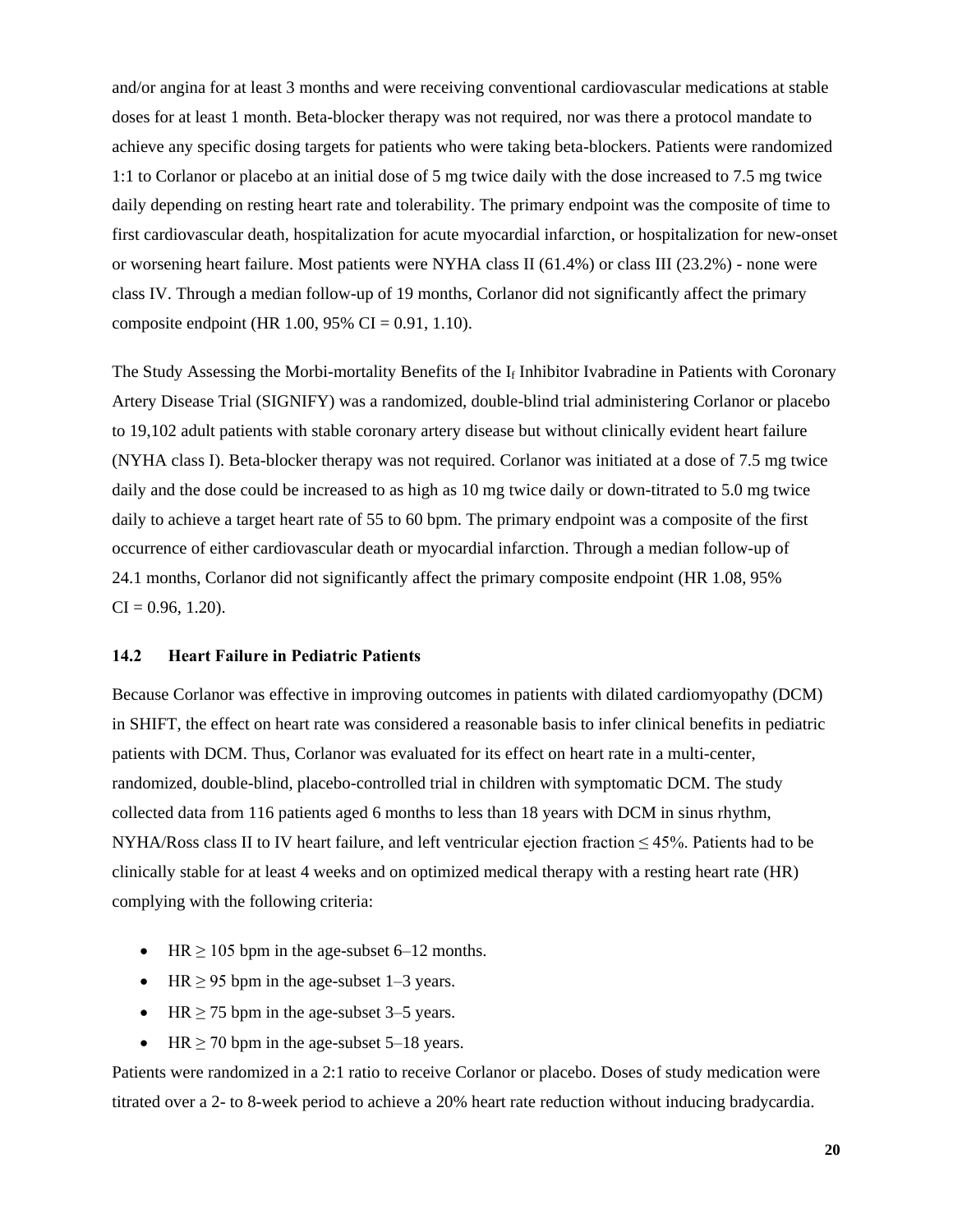The target heart rate reduction was obtained at the end of the titration period in a significantly higher proportion of patients with Corlanor vs. placebo (72% vs. 16% respectively; Odds Ratio = 15; 95% CI = [5; 47]). A statistically significant reduction in HR was observed with Corlanor compared to placebo at the end of the titration period (-23  $\pm$  11 bpm vs. -2  $\pm$  12 bpm respectively).

### **16. HOW SUPPLIED/STORAGE AND HANDLING**

## Tablets:

Corlanor (ivabradine) 5 mg tablets are formulated as salmon-colored, oval-shaped, film-coated tablets functionally scored on both edges, marked with "5" on one face and bisected on the other face. They are supplied as follows:

• Bottles of 60 tablets with child-resistant closure (NDC 55513-800-60)

Corlanor (ivabradine) 7.5 mg tablets are formulated as salmon-colored, triangular-shaped, film-coated tablets debossed with "7.5" on one face and plain on the other face. They are supplied as follows:

• Bottles of 60 tablets with child-resistant closure (NDC 55513-810-60)

# Oral Solution:

Corlanor (ivabradine) oral solution is a colorless liquid supplied in an opaque, low density polyethylene (LDPE) plastic ampule. Each 5 mL ampule is individually packaged in a child-resistant foil pouch and supplied in cartons containing 28 foil pouches. Corlanor oral solution is supplied as 5 mg/5 mL (1 mg/mL) (NDC 55513-813-01).

# *Storage*

Store Corlanor tablets and oral solution at  $25^{\circ}$ C (77°F); excursions permitted to 15°C - 30°C (59°F - 86°F) *[see USP Controlled Room Temperature]*. Protect Corlanor ampule from light by storing in the foil pouch until use.

# **17. PATIENT COUNSELING INFORMATION**

Advise the patient to read the FDA-approved patient labeling *[see Medication Guide and Instructions for Use]*.

# • Fetal Toxicity

Advise pregnant women of the potential risks to a fetus.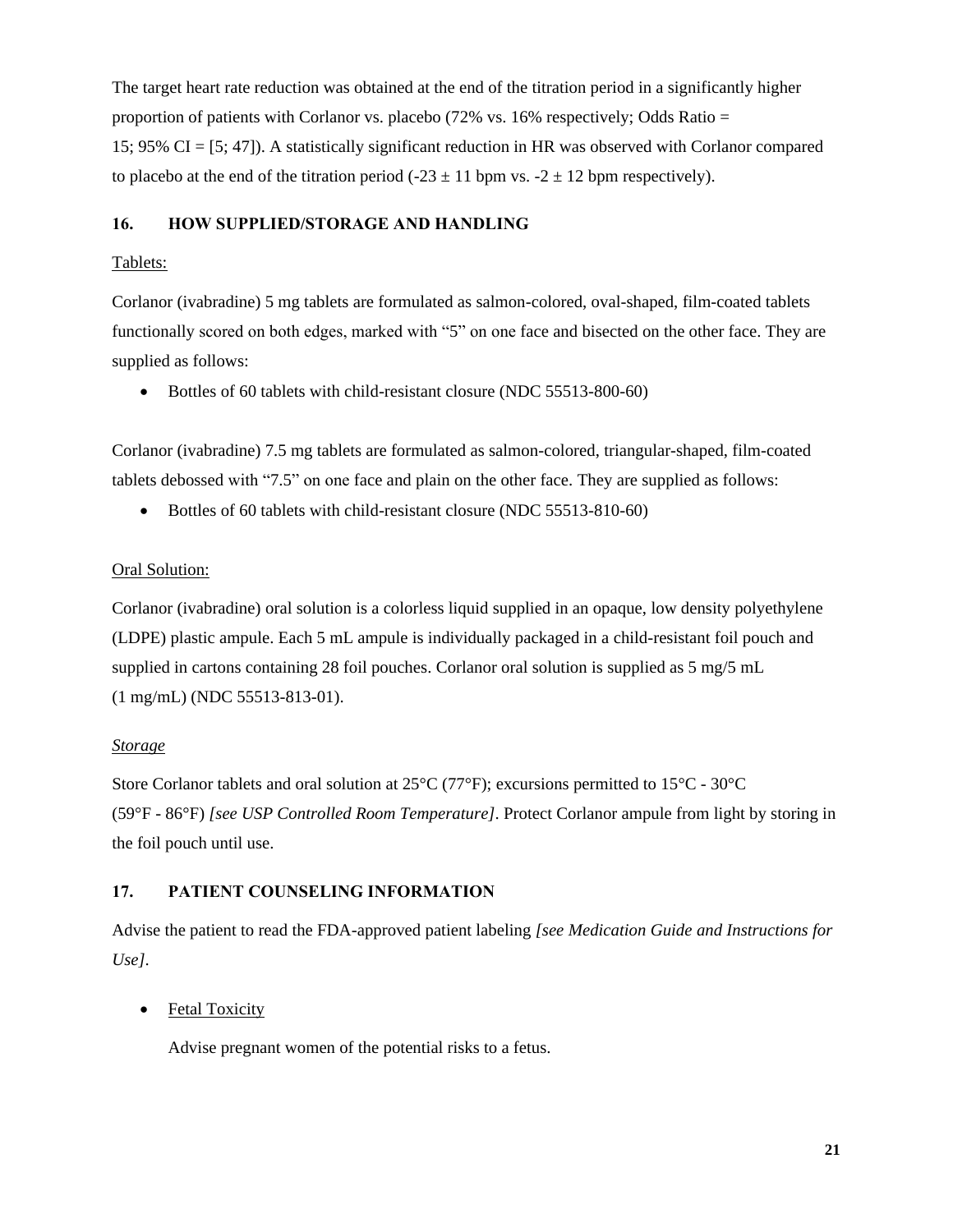Advise females of reproductive potential to use effective contraception and to notify their healthcare provider with a known or suspected pregnancy *[see Warnings and Precautions (5.1) and Use in Specific Populations (8.1), (8.3)]*.

# Low Heart Rate

Advise patients to report significant decreases in heart rate or symptoms such as dizziness, fatigue, or hypotension *[see Warnings and Precautions (5.3)]*.

## • Atrial Fibrillation

Advise patients to report symptoms of atrial fibrillation, such as heart palpitations or racing, chest pressure, or worsened shortness of breath *[see Warnings and Precautions (5.2)]*.

## • Phosphenes

Advise patients about the possible occurrence of luminous phenomena (phosphenes). Advise patients to use caution if they are driving or using machines in situations where sudden changes in light intensity may occur, especially when driving at night. Advise patients that phosphenes may subside spontaneously during continued treatment with Corlanor *[see Adverse Reactions (6.1)]*.

### • Drug Interactions

Advise patients to avoid ingestion of grapefruit juice and St. John's wort *[see Drug Interactions (7.1)]*.

### Intake with Food

Advise patients to take Corlanor twice daily with food *[see Dosage and Administration (2)]*.

### • Oral Solution

Advise parents/caregivers on preparation and administration instructions including the use of a calibrated oral syringe and a medicine cup (provided by the pharmacy) to avoid dosing errors *[see Dosage and Administration (2.2)]*.

Advise parents/caregivers that the oral solution should not be administered by the child.

Advise parents/caregivers to not double up doses (e.g., if patient spits out the drug or caregiver forgets to give the drug at the prescribed time).

Advise parents/caregivers to throw away the unused product remaining in the cup immediately after drawing up the prescribed dose in the syringe.